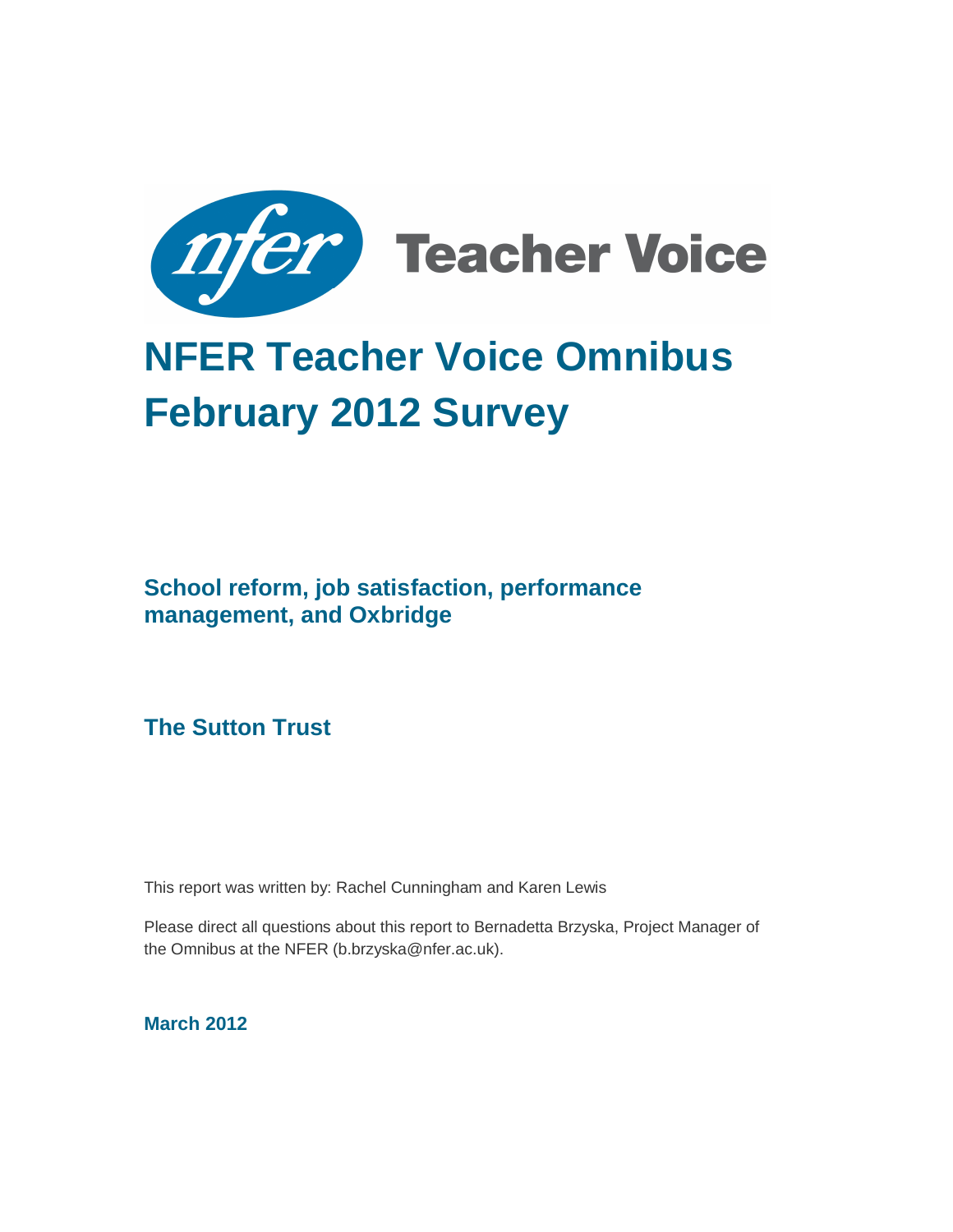# **Contents**

| <b>Introduction</b>                                                                               | 1  |
|---------------------------------------------------------------------------------------------------|----|
| <b>Context</b>                                                                                    | 1  |
| <b>Analysis of findings</b>                                                                       | 3  |
| The sample                                                                                        | 3  |
| Academies and Free Schools                                                                        | 3  |
| Job satisfaction                                                                                  | 4  |
| Performance management and a professional body for teachers                                       | 9  |
| Oxbridge                                                                                          | 12 |
| <b>Conclusions and implications</b>                                                               | 14 |
| Academies and Free Schools                                                                        | 14 |
| Job satisfaction                                                                                  | 14 |
| Performance management                                                                            | 14 |
| Oxbridge                                                                                          | 15 |
| <b>Supporting information</b>                                                                     | 16 |
| How was the survey conducted?                                                                     | 16 |
| What was the composition of the panel?                                                            | 16 |
| How representative of schools nationally were the schools corresponding to the<br>teachers panel? | 16 |
| How accurately do the findings represent the national position?                                   | 20 |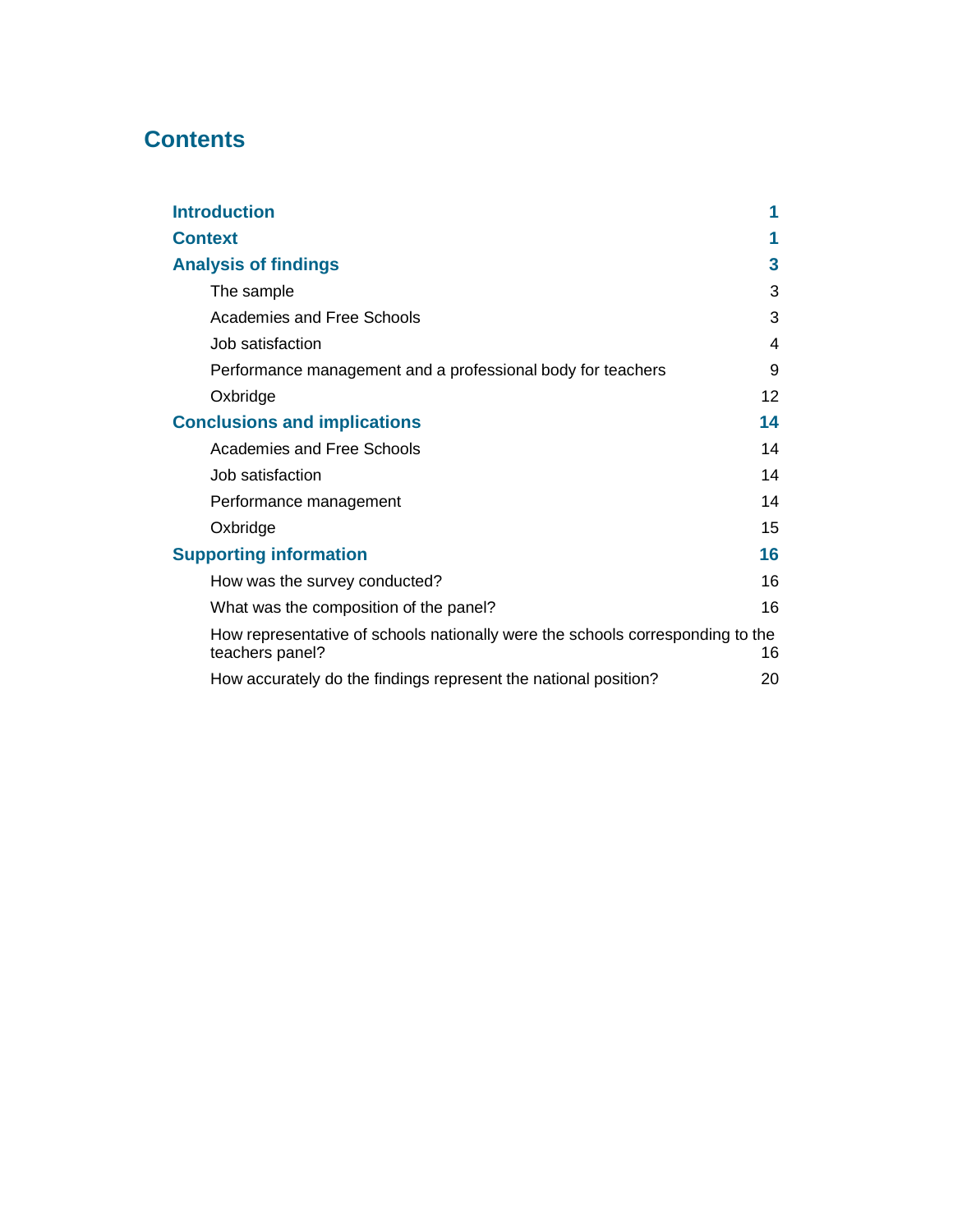# <span id="page-2-0"></span>**Introduction**

The Sutton Trust submitted 13 questions to NFER's Teacher Voice Omnibus Survey in February 2012. The questions covered the following topics:

- academies and Free Schools
- iob satisfaction
- performance management and a professional body for teachers
- applications and admissions to Oxbridge

This report provides an analysis of the responses to the questions, along with supporting information about the survey. Results are presented by school phase (primary and secondary) and by teacher seniority level (classroom teachers or senior leaders).

This report forms one part of the output from the Omnibus survey. The analysis is also presented and given in more detail in a set of interactive web-based tables produced separately (in Pulsar Web).

## **Context**

 $\overline{a}$ 

Recent years have seen many changes occurring in the education system. These will impact on children and young people's experiences of education and, potentially, their outcomes at school and beyond. As part of its mission to improve educational opportunities for young people from non-privileged backgrounds and to increase social mobility, the Sutton Trust commissioned NFER to investigate teachers' views on some of the most important changes and issues in education today.

One of the most significant changes within recent years is the introduction of academies and Free Schools. Opinions on this move towards increased school autonomy have been mixed, especially in relation to educational inequality. For example, the Secretary of State for Education, Michael Gove in discussing the Academies Act 2010-12, stated that one of its aims is *"to ensure...that a child's background does not dictate whether they*  succeed<sup>"</sup>. However, a review of the free school reforms in Sweden concluded that they had increased social segregation and inequality in achievement. The review also warned that similar reforms in England*"may have more damaging effects"* in these areas<sup>2</sup>. These

 $1$  Hansard (2010). Academies Bill Second Reading [online]. Available http://www.publications.parliament.uk/pa/ld201011/ldhansrd/text/100607-0003.htm [16 March 2012]

<sup>&</sup>lt;sup>2</sup> Wiborg. S (2010). *Swedish Free Schools: Do they work?* p.19 [online].Available http://www.llakes.org/wp-content/uploads/2010/09/Wiborg-online.pdf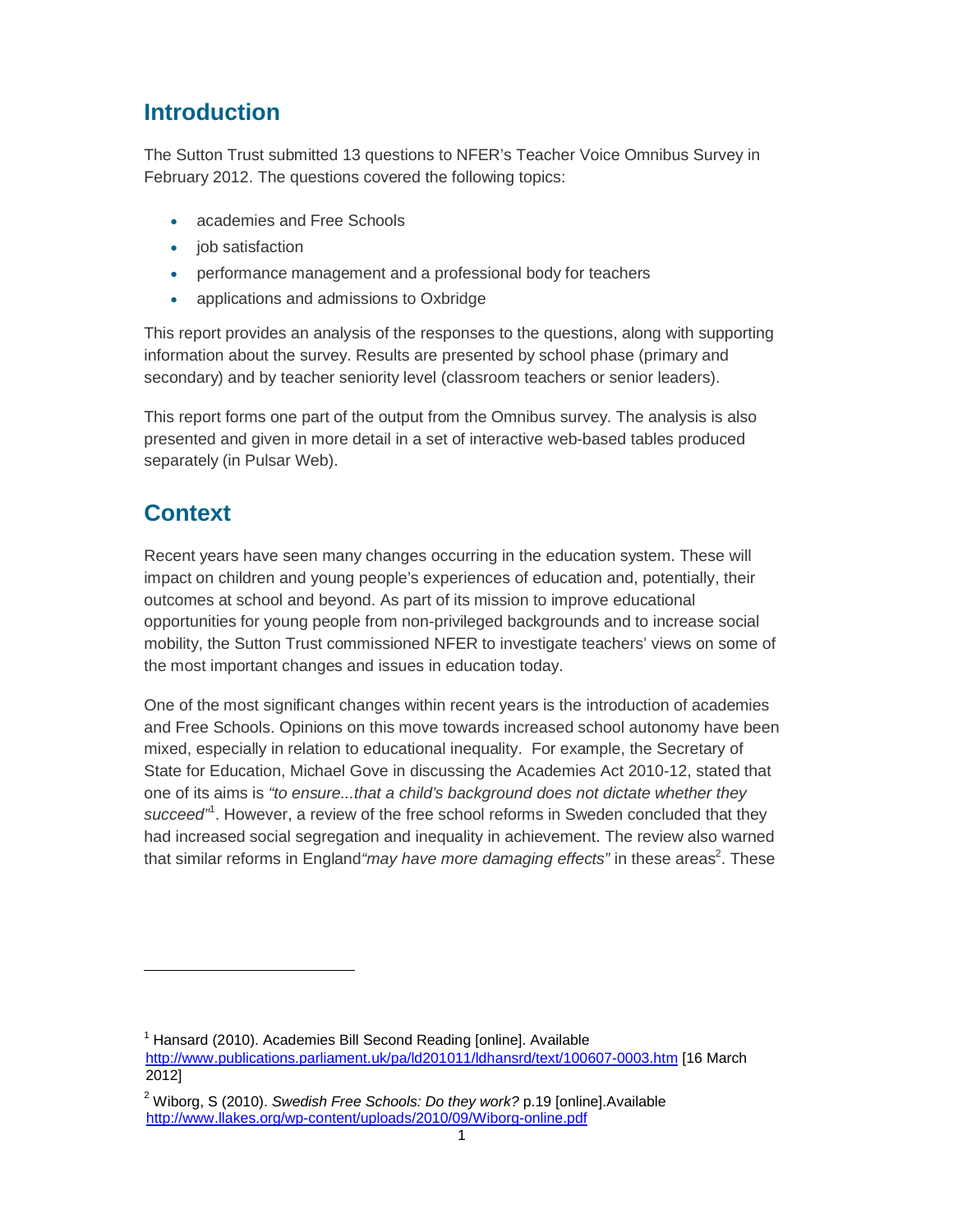concerns were echoed by the majority of teachers in previous NFER research for the Sutton Trust in  $2010^3$ .

Social equality within the Higher Education sector is also an important issue for the Trust. It estimates that every year, 3000 pupils with disadvantaged backgrounds, but appropriate qualifications, do not apply to selective universities and go elsewhere. The Trust suggested that this might be partly due to *"negative perceptions or misunderstandings of elite universities by some teachers"4* . The Trust has a particular interest in the under-representation of state school pupils at Oxbridge. Previous research has shown that secondary school teachers underestimate the proportion of Oxbridge students that come from the maintained sector, while many do not encourage their academically gifted students to apply for Oxbridge<sup>5</sup>. Given the drive in recent years to address this under-representation, it is of interest to the Trust to discover whether teachers' perceptions and the advice they give to their students have changed.

l

<sup>3</sup> NFER (2010). *The Government's education reforms* [online]. Available http://www.nfer.ac.uk/what-we-offer/teacher-voice/PDFs/Sutton-Trust-Nov2010.pdf [15 March 2012]

<sup>4</sup> The Sutton Trust (2010). *Submission to Sir Martin Harris: Widening access to selective universities* p.3 [online]. Available http://www.suttontrust.com/research/sutton-trust-submission-tosir-martin-harris/

<sup>5</sup>Ipsos Mori (2007). *Teachers Omnibus for the Sutton Trust* [online]. Available http://www.suttontrust.com/public/documents/1TeachersOmnibus2007REPORT.pdf [14 March 2012]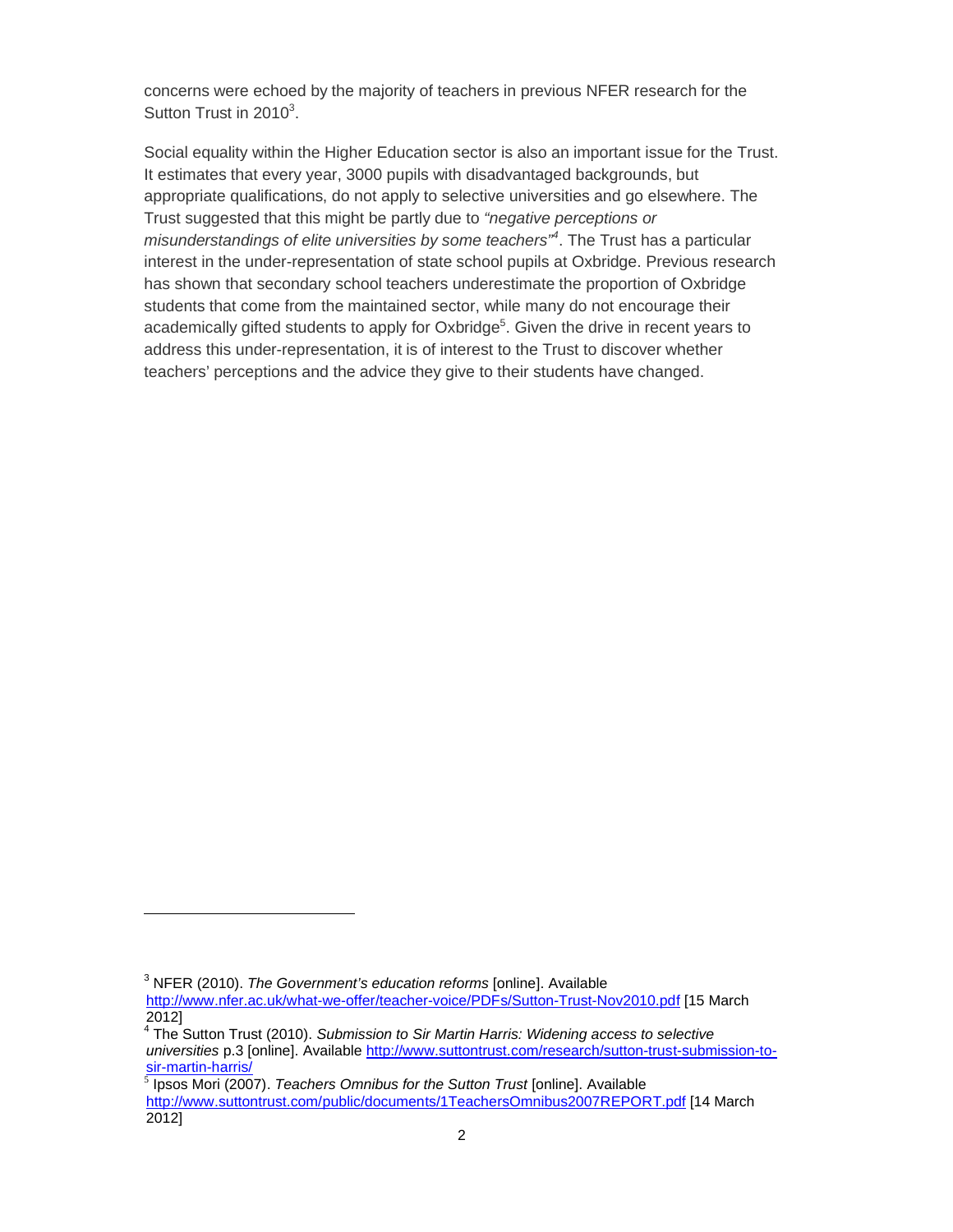# <span id="page-4-0"></span>**Analysis of findings**

## **The sample**

A sample of over 1600 teachers completed the survey. The sample was weighted to ensure that it was representative. The sample included teachers from a wide range of school governance types and subject areas. Sample numbers were sufficient to allow for comparisons between the primary and secondary sectors. Detailed information about the sample is given in the supplementary section of this report.

## **Academies and Free Schools**

The initial questions submitted to the Teacher Voice survey asked teachers about their views on schools becoming academies under different circumstances.

Table 1 shows that nearly half (46%) of teachers considered it a bad idea for schools to apply to convert to academy status following a decision by the governing body. About a fifth (22%) considered it a good idea, while almost a third (32%) responded 'don't know'. As the table shows, primary and secondary teachers responded very similarly. However, views differed by seniority. Specifically, senior leaders were proportionally twice as likely as classroom teachers to think that it is a good idea for schools to apply for academy status under these circumstances (38% compared with 18%, respectively).

|                | All        | <b>Primary</b> | <b>Secondary</b> |
|----------------|------------|----------------|------------------|
| A good idea    | <b>22%</b> | 21%            | 24%              |
| A bad idea     | 46%        | 46%            | 47%              |
| Don't know     | 32%        | 33%            | 29%              |
| Local base (N) | 1677       | 923            | 750              |

#### **Table 1. What do you personally think about schools applying to convert to academy status following a decision of the governing body?**

*Due to rounding, percentages may not sum to 100* 

*Due to the primary, secondary and all teacher categories being weighted separately, the number of primary and secondary respondents may not sum to the number of teachers in total Source: NFER Omnibus Survey February 2012.* 

The next question asked for teachers' views on poorly performing schools that are eligible for intervention being required to become academies by the Government. As Table 2 shows, most (67%) teachers considered this a bad idea, while only seven per cent felt that it is a good idea. Again, a large proportion (26%) said that they do not know. As the table shows, there were small differences between the opinions of primary and secondary teachers, with a slightly higher proportion of the latter being in favour of it. Senior leaders were slightly more likely to disagree with this approach (72% compared with 65% of classroom teachers).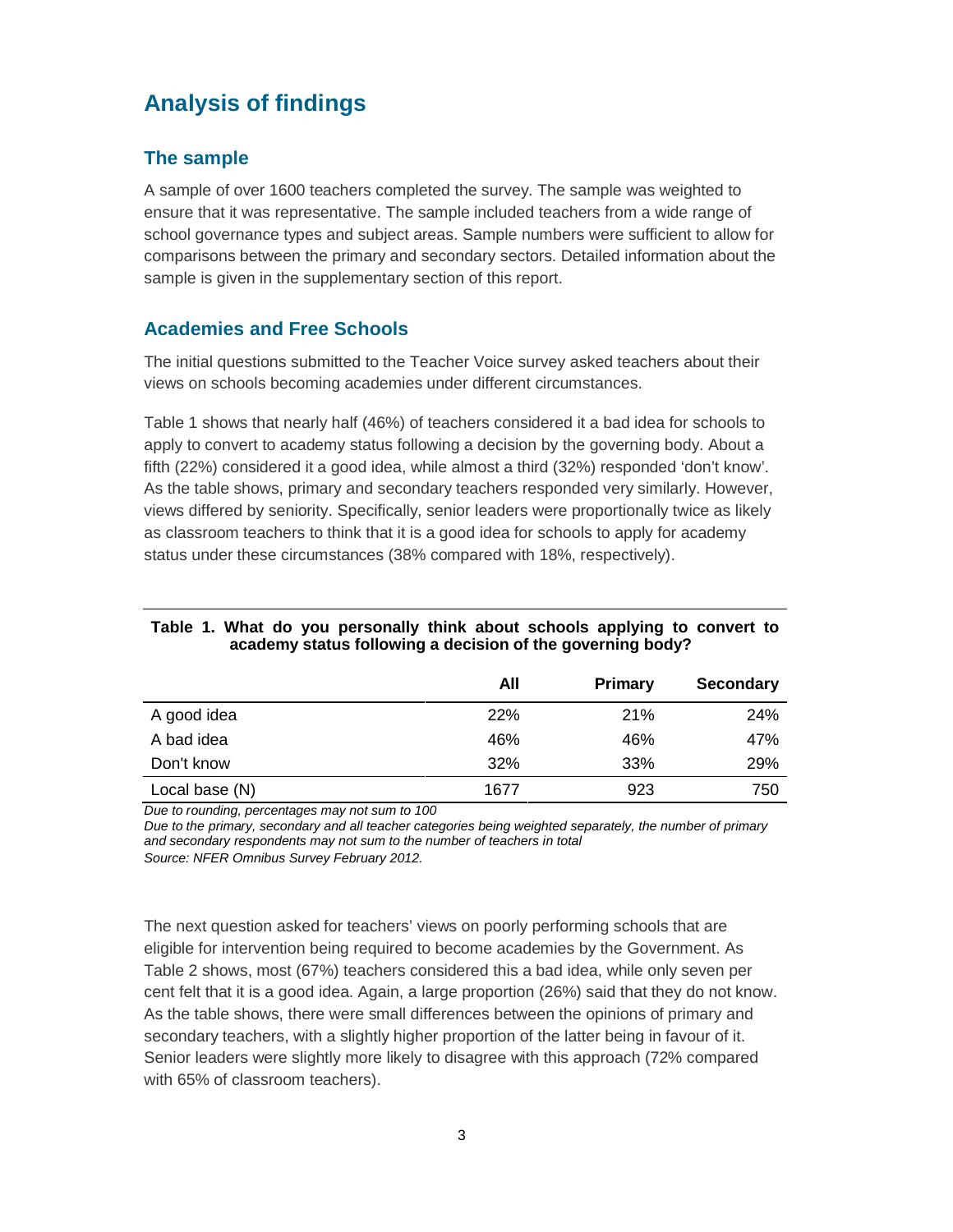#### <span id="page-5-0"></span>**Table 2. What do you personally think about poorly performing schools (eligible for intervention) being required to become academies by the Government?**

|                | All  | <b>Primary</b> | <b>Secondary</b> |
|----------------|------|----------------|------------------|
| A good idea    | 7%   | 5%             | 11%              |
| A bad idea     | 67%  | 69%            | 64%              |
| Don't know     | 26%  | 27%            | 25%              |
| Local base (N) | 1672 | 921            | 748              |

*Due to rounding, percentages may not sum to 100* 

*Due to the primary, secondary and all teacher categories being weighted separately, the number of primary and secondary respondents may not sum to the number of teachers in total Source: NFER Omnibus Survey February 2012.* 

The next question explored teachers' views on Free Schools. As Table 3 shows, about two-thirds of teachers (67%) were not in favour of the Government's policy to encourage the setting up of Free Schools. As with the questions about academies, a large proportion of teachers (22%) responded 'don't know' to this question. Views were quite similar by school phase but differed by seniority. Senior leaders were proportionally more likely to disagree with Government policy than classroom teachers (77% compared with 64%, respectively). In addition, proportionally fewer classroom teachers felt informed enough to offer a strong opinion (25% responded 'don't know', compared with 13% of senior leaders).

### **Table 3. Are you in favour of the Government's policy to encourage the setting up of Free Schools?**

|                | All  | Primary | <b>Secondary</b> |
|----------------|------|---------|------------------|
| Yes            | 11%  | 9%      | 13%              |
| No             | 67%  | 66%     | 68%              |
| Don't know     | 22%  | 25%     | 19%              |
| Local base (N) | 1672 | 921     | 747              |

*Due to rounding, percentages may not sum to 100* 

*Due to the primary, secondary and all teacher categories being weighted separately, the number of primary and secondary respondents may not sum to the number of teachers in total Source: NFER Omnibus Survey February 2012.* 

## **Job satisfaction**

The next set of questions addressed teachers' job satisfaction, and included the opportunity to identify their top three causes of dissatisfaction, if any. As Table 4 shows, nearly three-quarters of teachers (73%) were at least somewhat satisfied with their jobs. Conversely, 17 per cent were somewhat dissatisfied, and four per cent were very dissatisfied. Levels of satisfaction were very similar by school phase. However, senior leaders reported higher levels of satisfaction than classroom teachers. For example, 45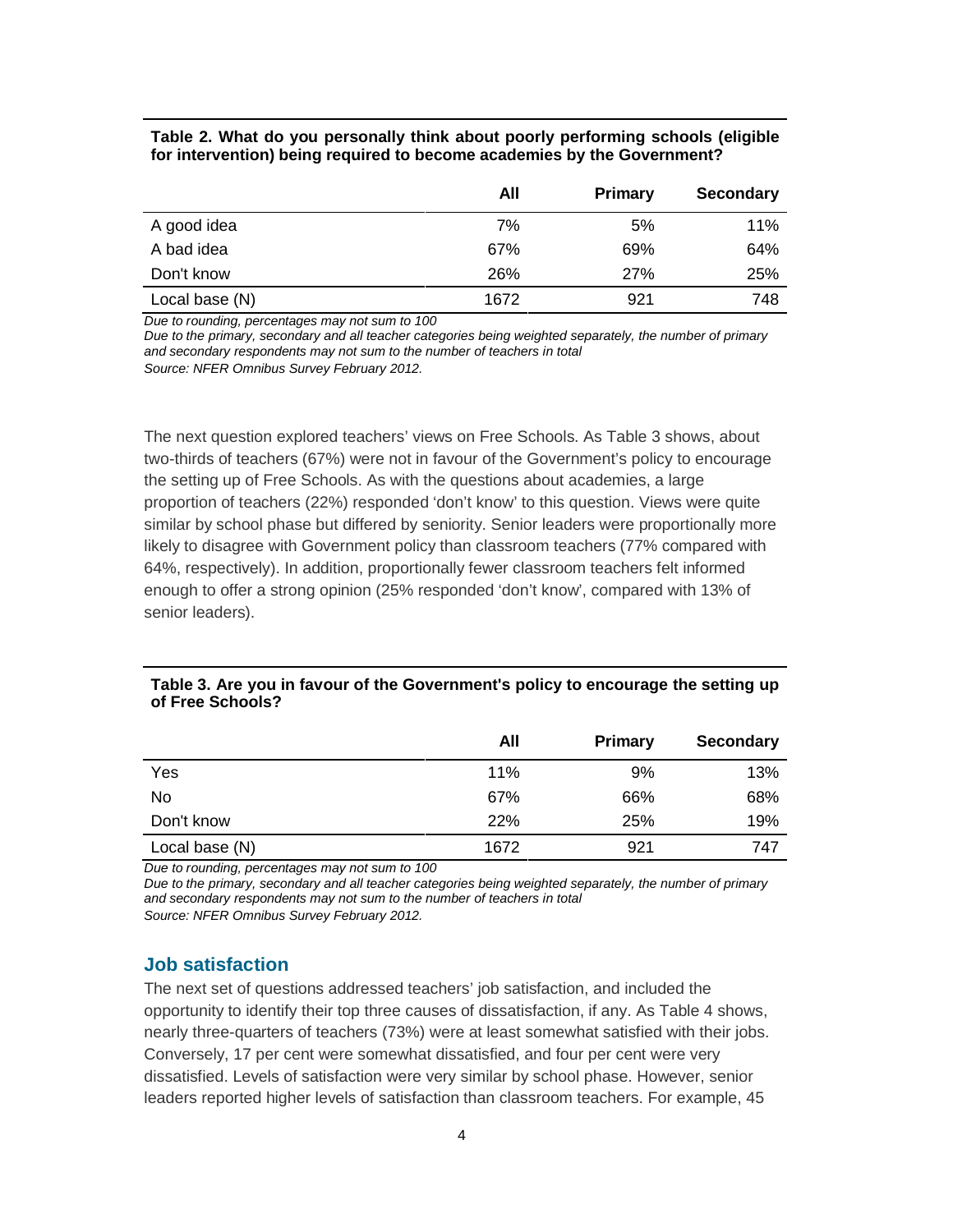per cent of senior leaders were very satisfied with their jobs, compared with 23 per cent of classroom teachers.

|                                    | All  | <b>Primary</b> | <b>Secondary</b> |
|------------------------------------|------|----------------|------------------|
| Very satisfied                     | 28%  | 28%            | 27%              |
| Somewhat satisfied                 | 45%  | 46%            | 44%              |
| Neither satisfied nor dissatisfied | 6%   | 5%             | 8%               |
| Somewhat dissatisfied              | 17%  | 16%            | 17%              |
| Very dissatisfied                  | 4%   | 4%             | 3%               |
| Local base (N)                     | 1675 | 921            | 750              |

#### **Table 4. How satisfied are you with your job as a teacher?**

*Due to rounding, percentages may not sum to 100* 

*Due to the primary, secondary and all teacher categories being weighted separately, the number of primary and secondary respondents may not sum to the number of teachers in total Source: NFER Omnibus Survey February 2012.* 

Teachers answered a set of follow-up questions on the top three causes of dissatisfaction, if any. The questions provided them with a range of options to choose from, including 'none' and 'other'. Table 5 shows the responses regarding teachers' top cause of dissatisfaction in their current job. Four issues came through very strongly:

- constant change resulting from new initiatives and policies in education (20%)
- insufficient time to do work adequately (19%)
- amount of bureaucracy or paperwork (17%)
- the pressure of assessment targets and inspections (17%).

Six per cent of teachers also expressed concern about the erosion of teachers' pensions. The remaining options were selected by, at most, three per cent of teachers. It is worth noting that even though 28 per cent of respondents indicated that they are 'very satisfied' with their jobs in the previous question, only two per cent chose the 'none' option for this question. There were some differences in responses by phase of education. Bureaucracy was more of an issue for primary school teachers than secondary (23% compared with 8% selected this). A slightly larger proportion of secondary teachers selected policy changes (23%) and insufficient time (23%) as their top cause of dissatisfaction compared to primary teachers (17% and 16% respectively).

The top causes of dissatisfaction were similar across senior leaders and classroom teachers. The exception to this was bureaucracy and paperwork. Specifically, classroom teachers were proportionally more likely than senior leaders to list this as their top cause of dissatisfaction (19% compared with 10% did so).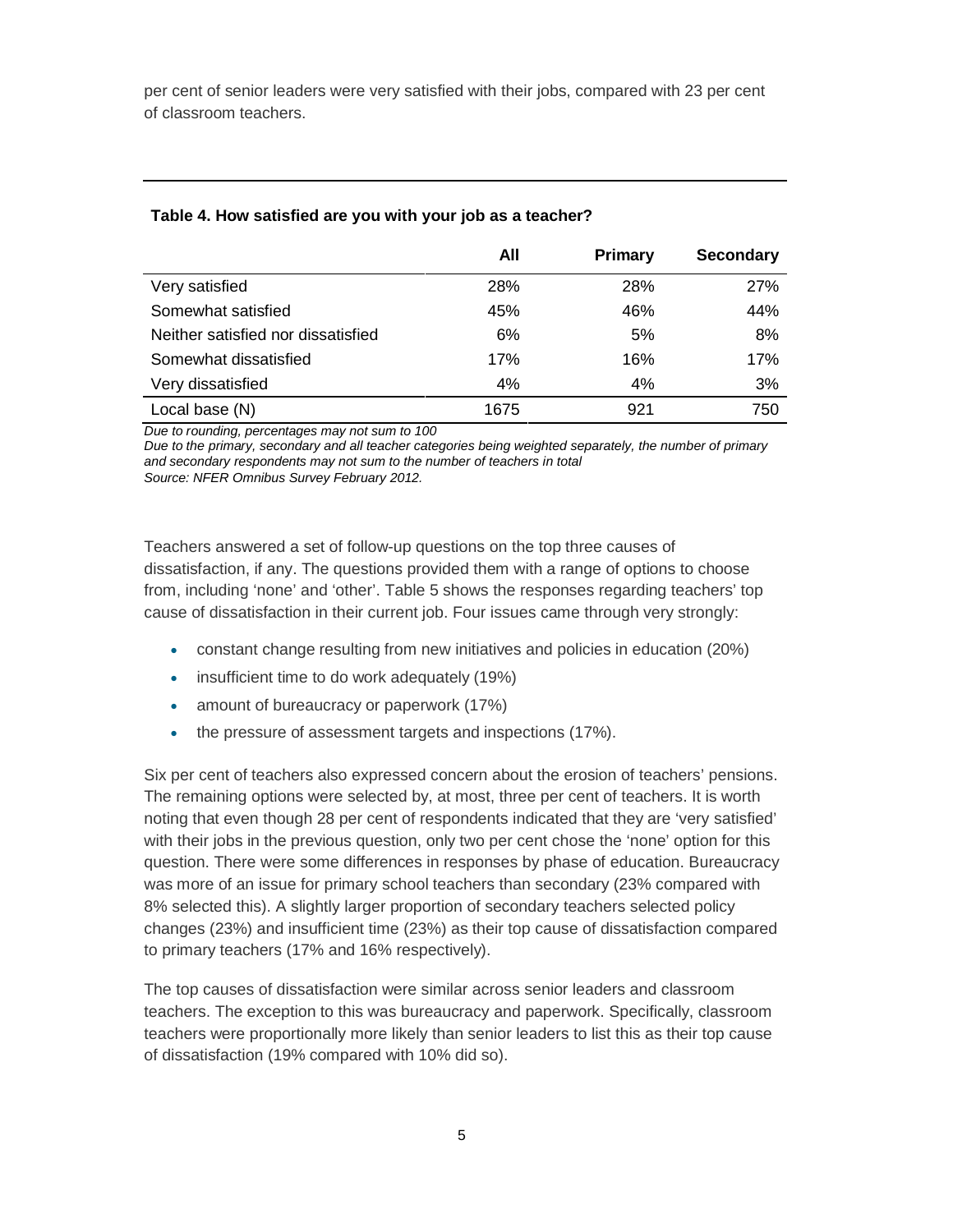|  |  | Table 5. What, if any, is the top cause of dissatisfaction in your current job? |  |  |
|--|--|---------------------------------------------------------------------------------|--|--|
|--|--|---------------------------------------------------------------------------------|--|--|

|                                                                             | All  | <b>Primary</b> | <b>Secondary</b> |
|-----------------------------------------------------------------------------|------|----------------|------------------|
| Amount of bureaucracy/paperwork                                             | 17%  | 23%            | 8%               |
| Low pay                                                                     | 3%   | 3%             | 3%               |
| Insufficient time to do my work<br>adequately                               | 19%  | 16%            | 23%              |
| Constant change resulting from new<br>initiatives and policies in education | 20%  | 17%            | 23%              |
| Concerns about changed/changing<br>governance of my school                  | 1%   | 1%             | 1%               |
| Concerns about erosion of teachers'<br>pensions                             | 6%   | 5%             | 6%               |
| Poor standards of pupil behaviour                                           | 3%   | 1%             | 6%               |
| Low status of the teaching<br>profession                                    | 3%   | 4%             | 3%               |
| Vulnerability of teachers to career-<br>damaging allegations                | 1%   | 1%             | 1%               |
| Lack of appreciation of my<br>efforts/contribution within my school         | 2%   | 2%             | 2%               |
| Bullying from senior staff                                                  | 2%   | 2%             | 3%               |
| Poor working relationship with senior<br>staff                              | 1%   | 1%             | 1%               |
| Pressure of assessment targets and<br>inspections                           | 17%  | 19%            | 14%              |
| Lack of opportunities for career<br>progression                             | 2%   | 1%             | 2%               |
| Other (please give details below)                                           | 3%   | 3%             | 3%               |
| None                                                                        | 2%   | 2%             | 3%               |
| Local base (N)                                                              | 1676 | 924            | 748              |

*Due to rounding, percentages may not sum to 100* 

*Due to the primary, secondary and all teacher categories being weighted separately, the number of primary and secondary respondents may not sum to the number of teachers in total*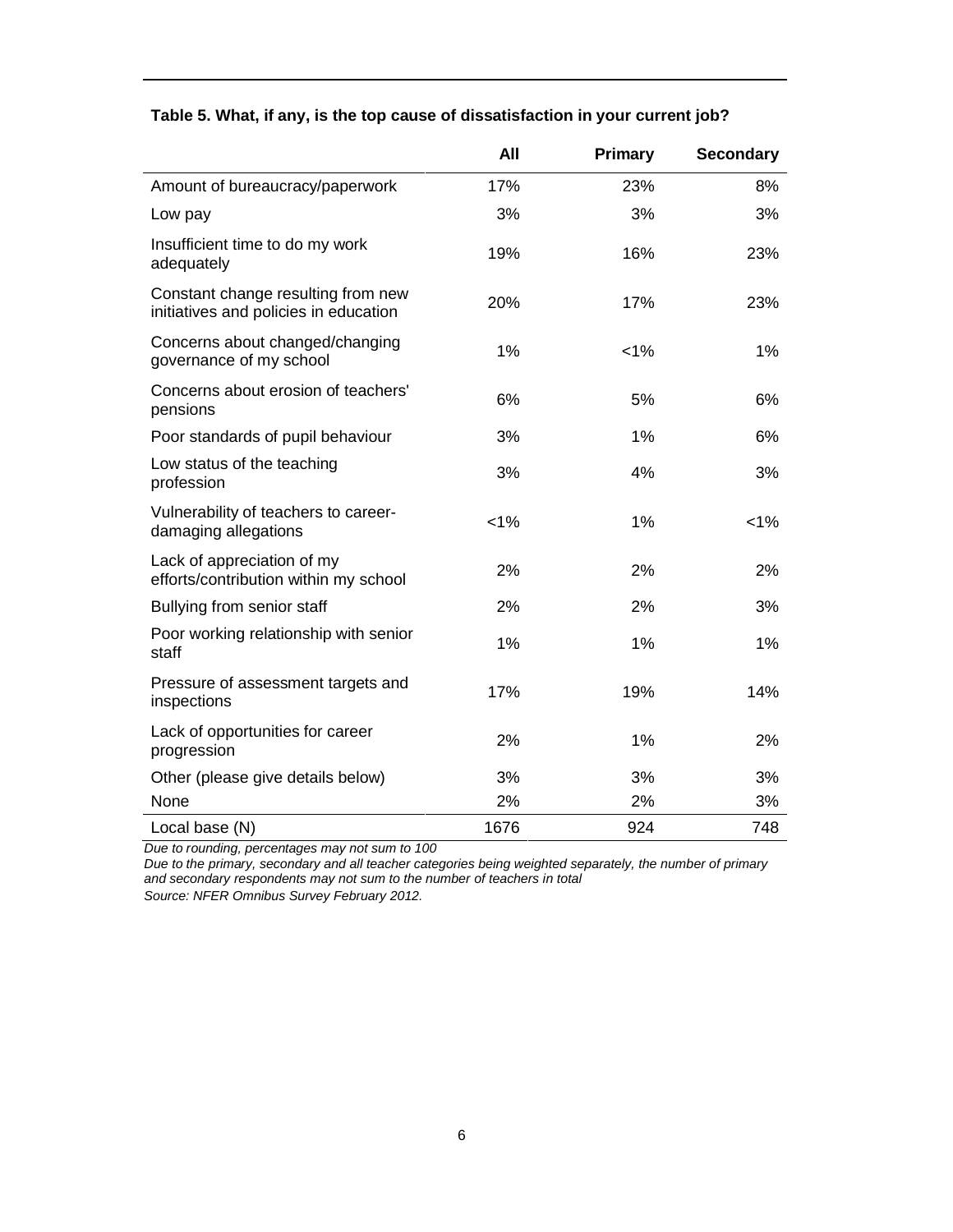Teachers then selected the second top cause of dissatisfaction from the same list. As Table 6 shows, the four most common responses were the same as before, with between 17 per cent and 19 per cent of teachers selecting these. Again, primary teachers were slightly more likely than secondary teachers to identify bureaucracy or paperwork as a cause of dissatisfaction (22% compared with 15%).

|      |  |  |  | Table 6. What, if any, is the second top cause of dissatisfaction in your current |  |
|------|--|--|--|-----------------------------------------------------------------------------------|--|
| job? |  |  |  |                                                                                   |  |

|                                                                             | All  | Primary | <b>Secondary</b> |
|-----------------------------------------------------------------------------|------|---------|------------------|
| Amount of bureaucracy/paperwork                                             | 19%  | 22%     | 15%              |
| Low pay                                                                     | 3%   | 3%      | 3%               |
| Insufficient time to do my work<br>adequately                               | 17%  | 16%     | 19%              |
| Constant change resulting from new<br>initiatives and policies in education | 18%  | 19%     | 18%              |
| Concerns about changed/changing<br>governance of my school                  | 1%   | 1%      | 1%               |
| Concerns about erosion of teachers'<br>pensions                             | 8%   | 6%      | 9%               |
| Poor standards of pupil behaviour                                           | 3%   | 3%      | 4%               |
| Low status of the teaching<br>profession                                    | 3%   | 4%      | 2%               |
| Vulnerability of teachers to career-<br>damaging allegations                | 1%   | 1%      | 1%               |
| Lack of appreciation of my<br>efforts/contribution within my school         | 3%   | 3%      | 3%               |
| Bullying from senior staff                                                  | 1%   | 1%      | 1%               |
| Poor working relationship with senior<br>staff                              | 1%   | 1%      | 1%               |
| Pressure of assessment targets and<br>inspections                           | 17%  | 17%     | 16%              |
| Lack of opportunities for career<br>progression                             | 2%   | 2%      | 3%               |
| Other                                                                       | 1%   | 1%      | 1%               |
| None                                                                        | 2%   | 2%      | 2%               |
| Local base (N)                                                              | 1636 | 905     | 727              |

*Due to rounding, percentages may not sum to 100* 

*Due to the primary, secondary and all teacher categories being weighted separately, the number of primary and secondary respondents may not sum to the number of teachers in total*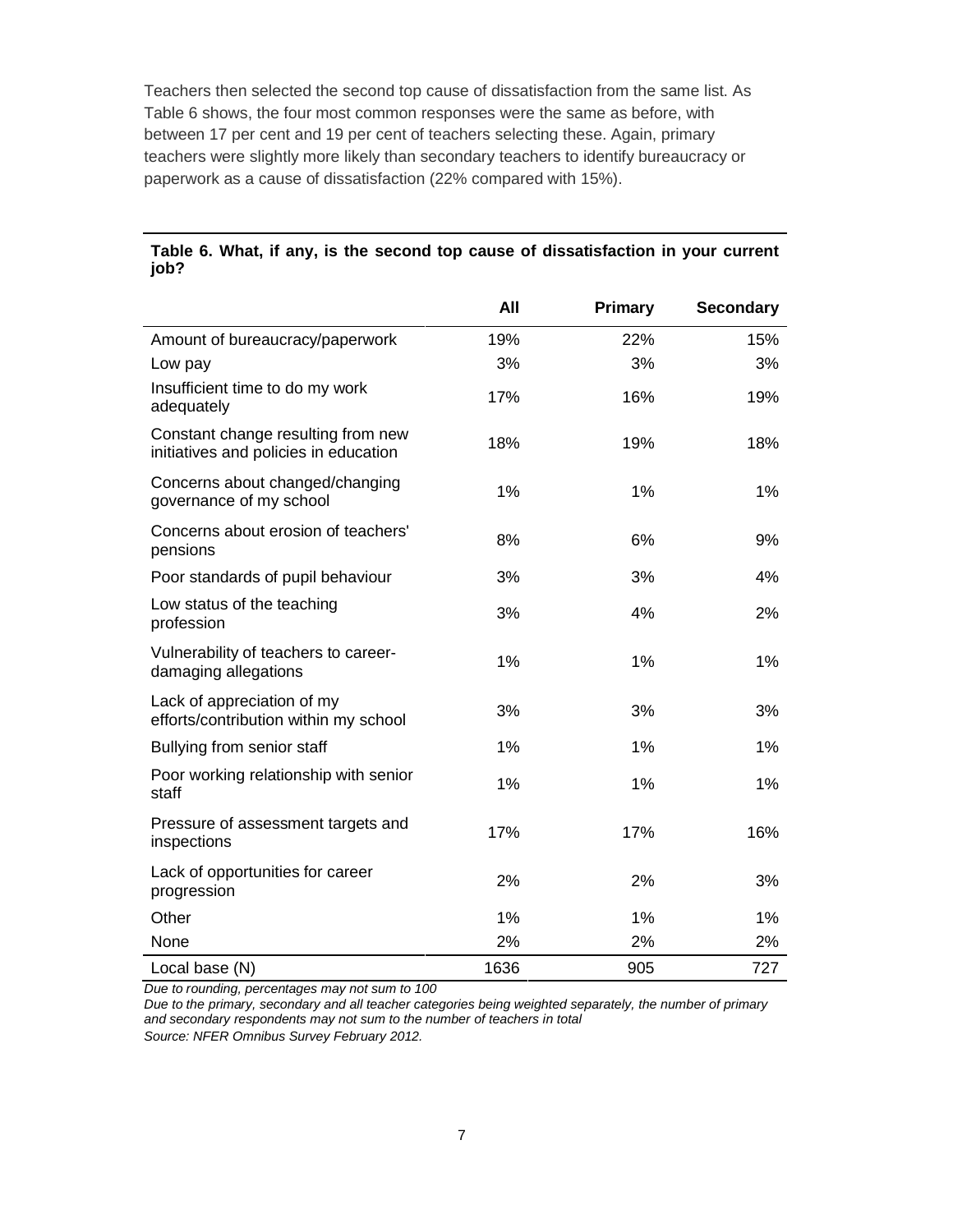Finally, teachers selected the third top cause of their dissatisfaction. Table 7 shows that the same four issues were prominent (these were selected by between 12% and 17% of teachers). However, concerns about pensions featured more strongly here, with 11 per cent of teachers indicating this as their third top cause of dissatisfaction. In addition, seven per cent of teachers felt dissatisfied with the low status of the teaching profession.

|                                                                             | All  | Primary | <b>Secondary</b> |
|-----------------------------------------------------------------------------|------|---------|------------------|
| Amount of bureaucracy/paperwork                                             | 13%  | 14%     | 12%              |
| Low pay                                                                     | 3%   | 4%      | 3%               |
| Insufficient time to do my work<br>adequately                               | 12%  | 12%     | 11%              |
| Constant change resulting from new<br>initiatives and policies in education | 17%  | 17%     | 16%              |
| Concerns about changed/changing<br>governance of my school                  | 2%   | 2%      | 1%               |
| Concerns about erosion of teachers'<br>pensions                             | 11%  | 11%     | 11%              |
| Poor standards of pupil behaviour                                           | 5%   | 3%      | 7%               |
| Low status of the teaching<br>profession                                    | 7%   | 7%      | 7%               |
| Vulnerability of teachers to career-<br>damaging allegations                | 1%   | 1%      | 1%               |
| Lack of appreciation of my<br>efforts/contribution within my school         | 5%   | 4%      | 6%               |
| Bullying from senior staff                                                  | 1%   | 1%      | 1%               |
| Poor working relationship with senior<br>staff                              | 1%   | 1%      | 2%               |
| Pressure of assessment targets and<br>inspections                           | 16%  | 17%     | 16%              |
| Lack of opportunities for career<br>progression                             | 2%   | 2%      | 3%               |
| Other (please give details below)                                           | 3%   | 3%      | 3%               |
| None                                                                        | 2%   | 2%      | 3%               |
| Local base (N)                                                              | 1594 | 883     | 708              |

| Table 7. What, if any, is the third top cause of dissatisfaction in your current job? |
|---------------------------------------------------------------------------------------|
|---------------------------------------------------------------------------------------|

*Due to rounding, percentages may not sum to 100* 

*Due to the primary, secondary and all teacher categories being weighted separately, the number of primary and secondary respondents may not sum to the number of teachers in total*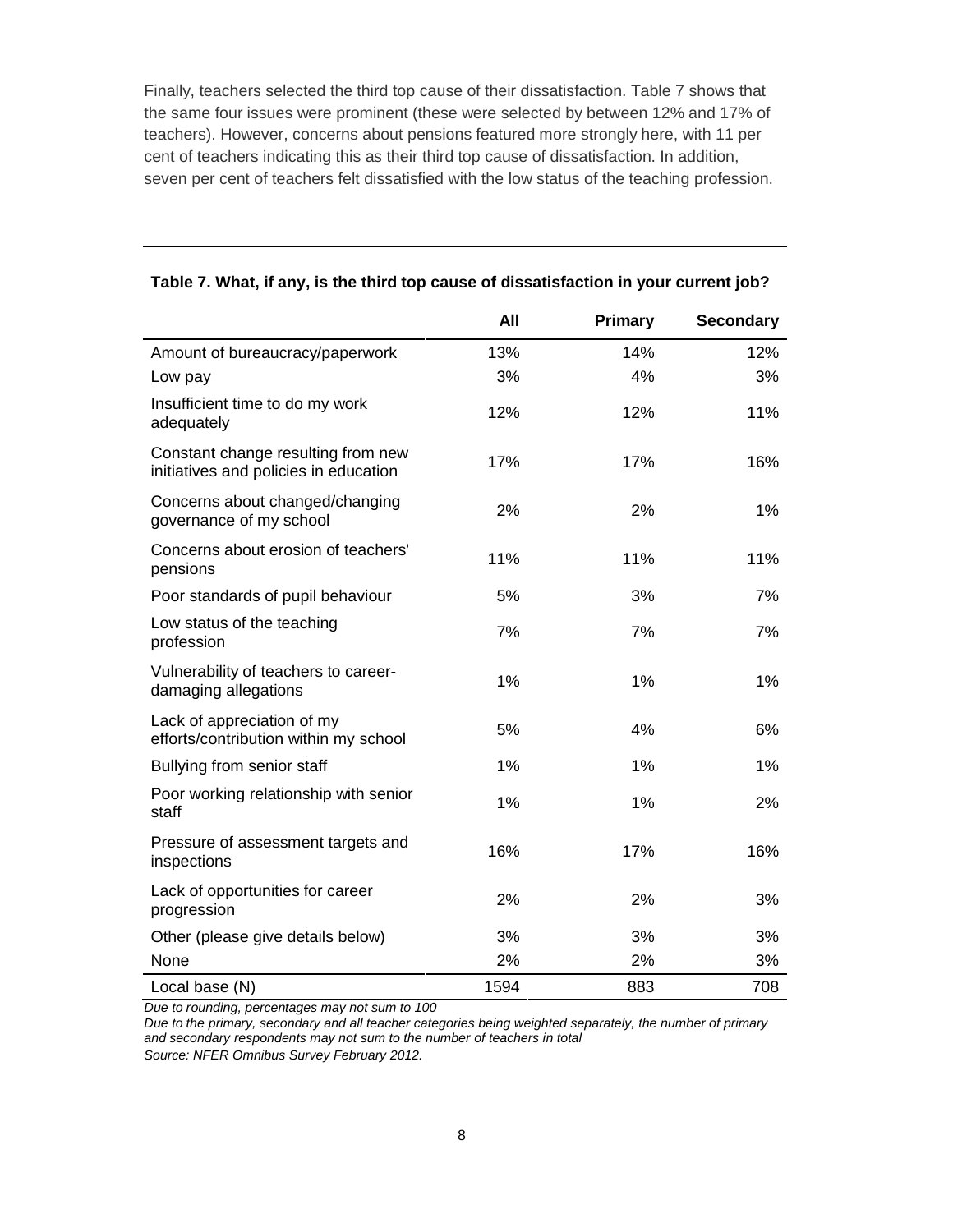<span id="page-10-0"></span>A small proportion of teachers offered 'other' causes of dissatisfaction that were not listed. The most common were: Ofsted constant changes/unhelpful  $(13\%, N = 16)$ , overworked/uneven work life balance (13%, N = 15), and Government/Local Authority  $(12\% \text{ N} = 12)$ .

### **Performance management and a professional body for teachers**

The next set of questions addressed teachers' views on performance management and whether there should be a professional body for teachers. First, teachers were asked about how scale points on the main pay scale should be awarded. Table 8 shows that three-quarters of teachers felt that scale points should be linked to performance. Specifically, just over half (52%) felt that teachers should be awarded scale points annually, unless they are judged to have performed poorly. A further 23 per cent felt that the conditions should be more stringent, and scale points should only be awarded to those teachers who are judged to have performed well. However, more than a quarter (26%) felt that performance should not have an influence, and that scale points should be awarded annually to all teachers. Views were very similar across phases, but differed by seniority. Senior leaders were more in favour of a stricter system than classroom teachers. For example, senior leaders were proportionally less likely to endorse awarding scale points to all teachers (11% compared with 29%) and more likely to agree that only highly-performing teachers should be awarded scale points (39% compared with 18%).

|                                                                   | All  | <b>Primary</b> | <b>Secondary</b> |
|-------------------------------------------------------------------|------|----------------|------------------|
| All teachers                                                      | 26%  | 25%            | 26%              |
| Those teachers judged to have<br>performed well                   | 23%  | 23%            | <b>22%</b>       |
| All teachers, apart from those judged<br>to have performed poorly | 52%  | 52%            | 53%              |
| Local base (N)                                                    | 1672 | 921            | 748              |

#### **Table 8. In your view, should scale points for teachers on the Main Pay Scale be awarded annually to:**

*Due to rounding, percentages may not sum to 100* 

*Due to the primary, secondary and all teacher categories being weighted separately, the number of primary and secondary respondents may not sum to the number of teachers in total Source: NFER Omnibus Survey February 2012.* 

Teachers then gave their views on how performance should be judged. They were given a list of options and were able to select more than one. As Table 9 shows, teachers felt that performance should be judged using a range of methods. About two-thirds (66%) of teachers felt that performance should be judged, at least in part, by more senior staff such as their line manager. About half (48%) felt that the headteacher should contribute to assessment of performance. A similar proportion (46%) thought that their pupils' progress and attainment should play a role. Self-assessment and peer-assessment were also considered suitable methods by fairly large proportions of teachers (36% and 24%, respectively). Notably, only eight per cent of teachers felt that performance should be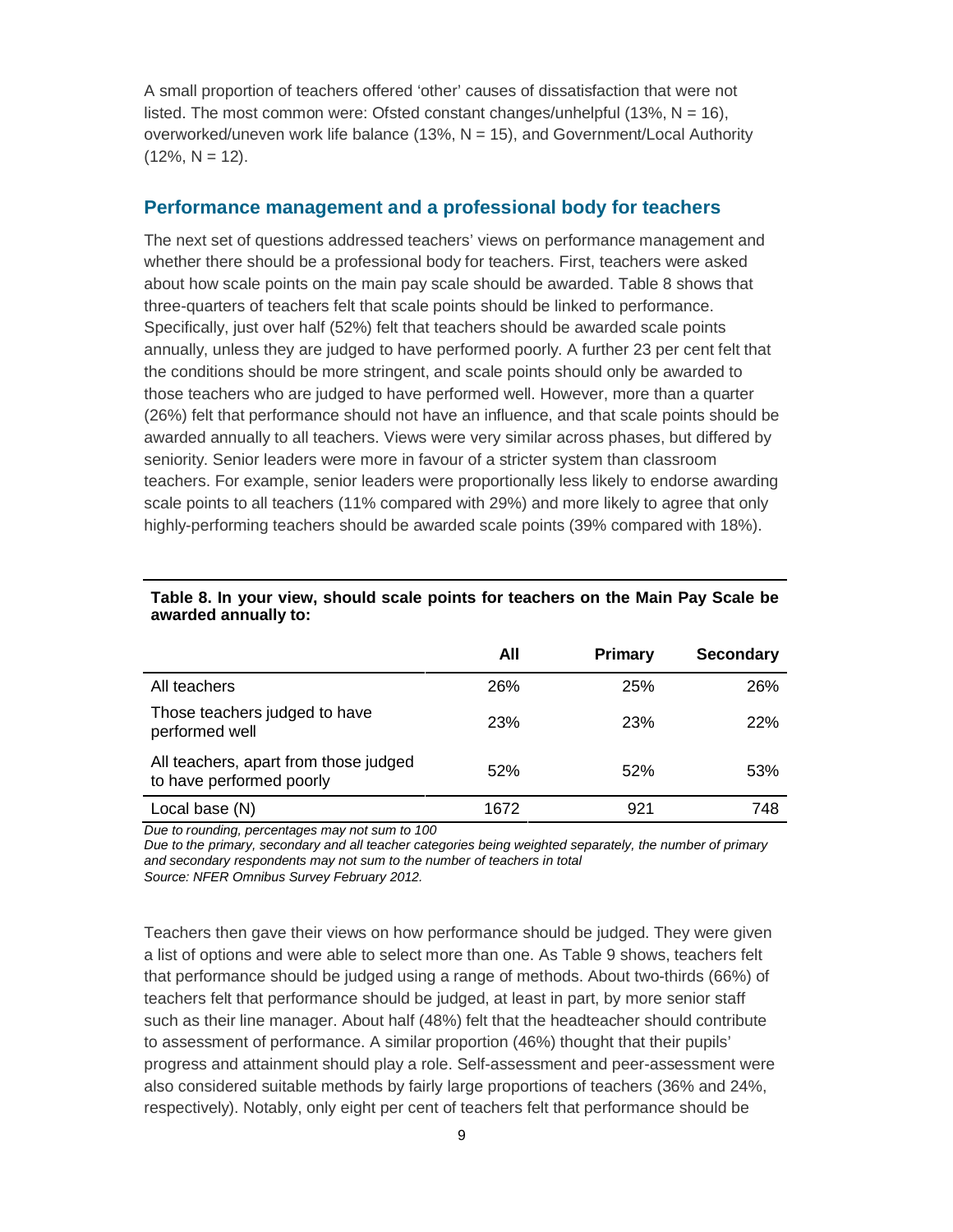judged by Ofsted inspections of their lessons. This indicates that teachers would prefer to be assessed by someone within the school, whether that is their line manager, their headteachers, their colleagues and/or themselves.

There was a marked difference in the opinions of primary and secondary teachers regarding performance assessment by the headteacher. This was the most heavily endorsed method among primary teachers, with almost two-thirds (65%) selecting this option. In contrast, only a third (27%) of secondary teachers shared this view. This could be partly due to the fact that primary schools are, on average, much smaller than secondary schools and there may be closer relationships between headteachers and their staff as a result.

Looking at responses by seniority, the main differences related to assessment by the headteacher and assessment by peers. Almost two-thirds (64%) of senior leaders felt that performance should be assessed by the headteacher, compared with 44 per cent of classroom teachers. Conversely, peer assessment was proportionally more popular among classroom teachers; more than a quarter (27%) felt this was a suitable method of evaluation, compared with 14 per cent of senior leaders. However, senior leaders were no more likelythan classroom teachers to endorse Ofsted lesson inspections as a method of performance assessment (both 8%).

|                                                                        | All  | Primary | <b>Secondary</b> |
|------------------------------------------------------------------------|------|---------|------------------|
| Assessment by the headteacher                                          | 48%  | 65%     | 27%              |
| Assessment by more senior staff<br>(e.g. by their line manager)        | 66%  | 63%     | 69%              |
| Peer assessment by other teachers                                      | 24%  | 21%     | 28%              |
| Considering the progress and results<br>of pupils they currently teach | 46%  | 46%     | 45%              |
| Ofsted inspectors' grading of their<br>lessons                         | 8%   | 8%      | 7%               |
| Self-evaluation of their performance                                   | 36%  | 37%     | 33%              |
| Other means                                                            | 6%   | 5%      | 7%               |
| Local base (N)                                                         | 1676 | 923     | 749              |

#### **Table 9. How do you think the performance of a teacher should be judged?**

*Respondents were able to select more than one response so percentages may sum to more than 100 Due to the primary, secondary and all teacher categories being weighted separately, the number of primary and secondary respondents may not sum to the number of teachers in total Source: NFER Omnibus Survey February 2012.* 

The next question related to the recent planned change in the Government's approach to poorly-performing teachers. It asked teachers whether they agreed that poorlyperforming teachers should be dismissed within about a term. As Table 10 shows, just over half (54%) of teachers disagreed to some extent, with a fifth (20%) strongly disagreeing. Conversely, about a third (30%) agreed to some extent, although only eight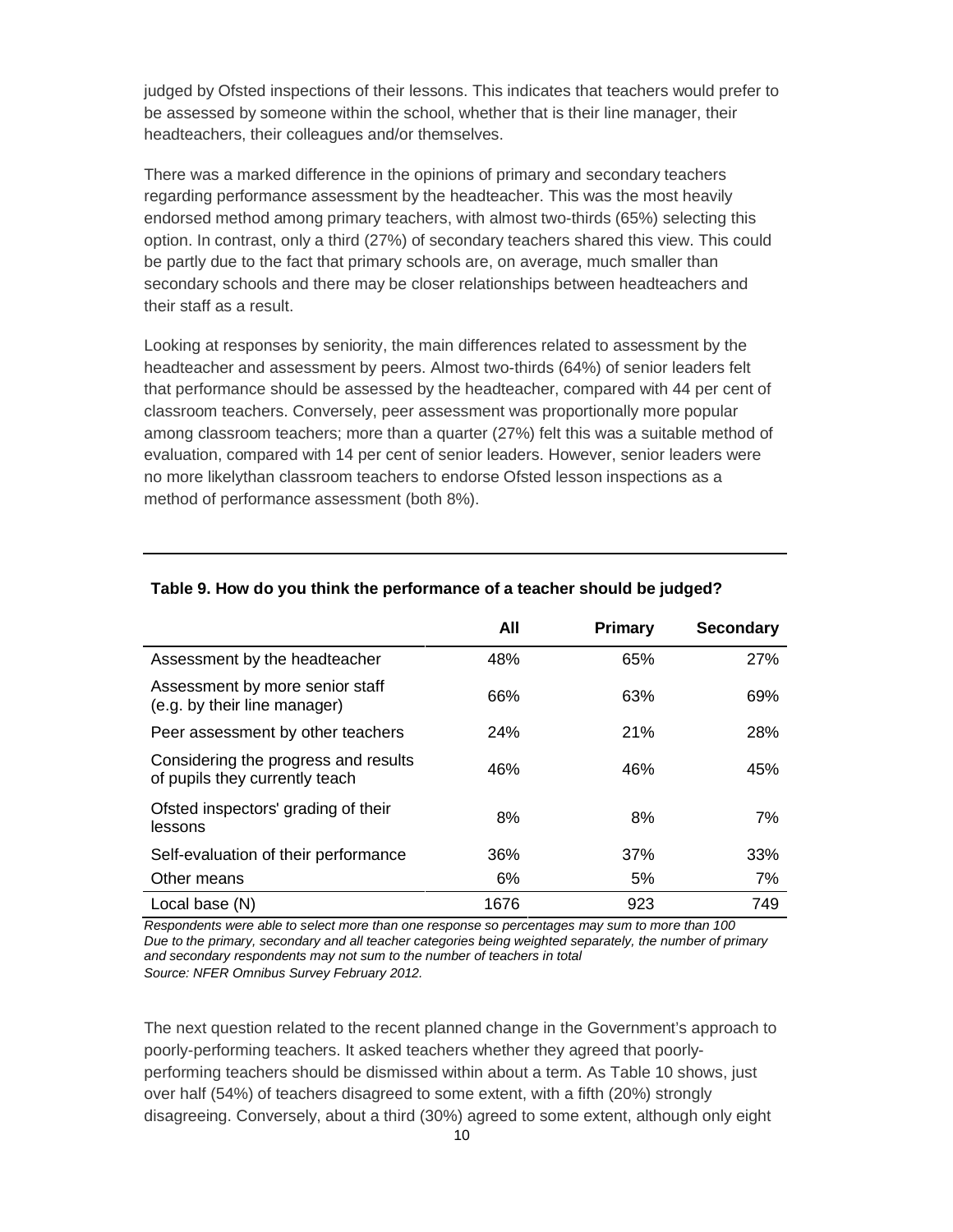per cent strongly agreed with the new approach. Fifteen per cent of teachers took a neutral stance on this issue. As with previous topics, views were quite similar across phases, but differed by seniority. Senior leaders were proportionally far more likely to agree or strongly agree with the Government's plans (51% compared with 24% of classroom teachers). This may reflect a greater sense of vulnerability among less senior staff as a result of these changes.

|                            | All  | Primary | <b>Secondary</b> |
|----------------------------|------|---------|------------------|
| Strongly agree             | 8%   | 8%      | 7%               |
| Agree                      | 22%  | 22%     | 21%              |
| Neither agree nor disagree | 15%  | 15%     | 15%              |
| <b>Disagree</b>            | 34%  | 35%     | 33%              |
| Strongly disagree          | 20%  | 17%     | 22%              |
| Don't know                 | 2%   | 3%      | 1%               |
| Local base (N)             | 1678 | 924     | 750              |

#### **Table 10. To what extent do you agree that poorly performing teachers should be dismissed within about a term in line with the Government's plans?**

*Due to rounding, percentages may not sum to 100* 

*Due to the primary, secondary and all teacher categories being weighted separately, the number of primary and secondary respondents may not sum to the number of teachers in total Source: NFER Omnibus Survey February 2012.* 

The next question asked for teachers' views on being a part of a professional body in the same way as accountants, doctors and lawyers are. Only 13 per cent did not agree that this should be the case. Almost two-thirds either agreed or strongly agreed that teachers should have a professional body of this type. A fifth (20%) neither agreed nor disagreed.

#### **Table 11. To what extent do you agree that qualified teachers should be members of a professional body in the same way that accountants, doctors and lawyers are?**

|                            | All  | Primary | <b>Secondary</b> |
|----------------------------|------|---------|------------------|
| Strongly agree             | 25%  | 23%     | 27%              |
| Agree                      | 39%  | 39%     | 37%              |
| Neither agree nor disagree | 20%  | 20%     | 19%              |
| <b>Disagree</b>            | 9%   | 8%      | 10%              |
| Strongly disagree          | 4%   | 4%      | 4%               |
| Don't know                 | 4%   | 5%      | 3%               |
| Local base (N)             | 1677 | 924     | 750              |

*Due to rounding, percentages may not sum to 100* 

*Due to the primary, secondary and all teacher categories being weighted separately, the number of primary and secondary respondents may not sum to the number of teachers in total*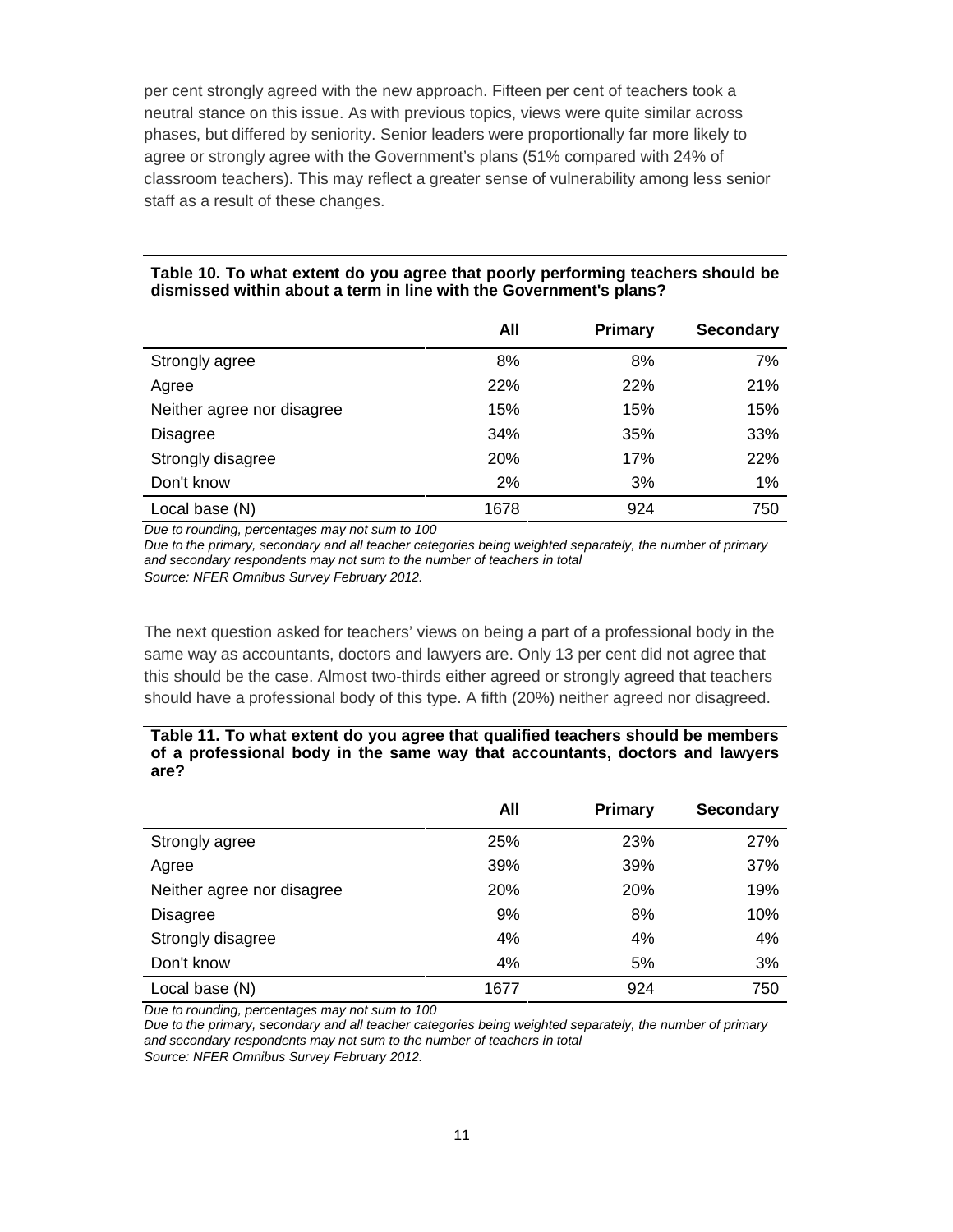## <span id="page-13-0"></span>**Oxbridge**

The next set of questions was filtered to secondary teachers only, as they related to applications and admissions to Oxbridge Universities. First, teachers were asked to estimate what percentage of Oxbridge undergraduates from UK schools and colleges come from the state sector. Recent figures for the actual proportion are 55 per cent for Oxford in 2010 $^6$  and 59 per cent for Cambridge in 2010<sup>7</sup>. Table 12 shows that eight out of ten (79%) teachers underestimated the proportion, thinking it was less than half. The table also shows that the underestimation was quite extreme in many cases. A third believed it to be 20 per cent or less and almost a quarter (23%) thought it was in the region of 21 to 30 per cent. Furthermore, there was very little difference in the beliefs of senior leaders compared with classroom teachers.

|                | <b>Secondary Teachers</b> |
|----------------|---------------------------|
| Up to 20%      | 32%                       |
| 21 to 30%      | 23%                       |
| 31 to 40%      | 14%                       |
| 41 to 50%      | 10%                       |
| 51 to 60%      | 5%                        |
| 61 to 70%      | 1%                        |
| 71 to 80%      | $< 1\%$                   |
| more than 81%  | 0%                        |
| Don't know     | 14%                       |
| Local base (N) | 730                       |

| Table 12. At Oxbridge, what percentage of students from UK schools and colleges |  |
|---------------------------------------------------------------------------------|--|
| on undergraduate courses come from the state sector?                            |  |

*Due to rounding, percentages may not sum to 100 Source: NFER Omnibus Survey February 2012.* 

l

Keeping with this theme, we then asked teachers about the frequency with which they advise their academically gifted pupils to apply to Oxbridge. Table 13 below shows that responses were varied. Almost a fifth said they never advise their academically gifted pupils to apply to Oxbridge. Just under a half said they always or usually do (16% and 28% respectively). On this question there were differences by seniority. Senior leaders were more likely than classroom teachers to advise their pupils in this way: 26 per cent

<sup>6</sup> Oxford University (2011). *Entry 2010: Undergraduate admissions statistics* [online]. Available http://www.ox.ac.uk/about\_the\_university/facts\_and\_figures/undergraduate\_admissions\_statistics / [15 March 2012]

<sup>&</sup>lt;sup>7</sup> Cambridge University (2011) *Cambridge University Reporter Special No 14* [online] Available http://www.admin.cam.ac.uk/reporter/2010-11/special/14/undergrad\_stats.pdf [22nd March 2012]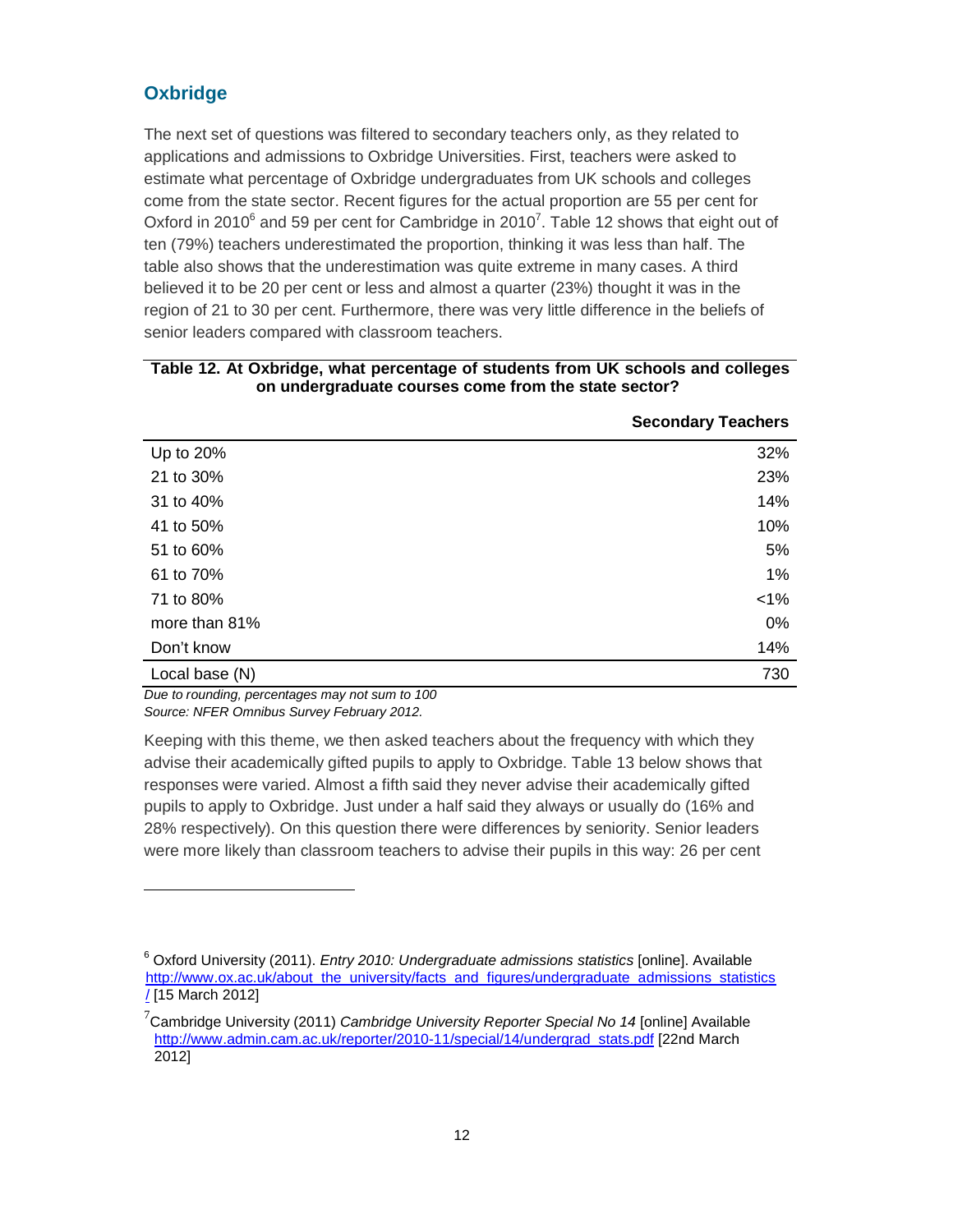said they always do, compared with 14 per cent of classroom teachers, and 36 per cent said they usually do, compared with 26 per cent of classroom teachers. It is possible that this is due to some senior leaders having more involvement in university applications or careers advice in their schools.

#### **Table 13. Which of the following best describes the frequency with which you advise the academically-gifted pupils that you teach (or have taught) to apply to Oxbridge?**

**Secondary Teachers** 

| Always         | 16% |
|----------------|-----|
| Usually        | 28% |
| Rarely         | 29% |
| Never          | 19% |
| Don't know     | 10% |
| Local base (N) | 730 |
|                |     |

*Due to rounding, percentages may not sum to 100 Source: NFER Omnibus Survey February 2012.*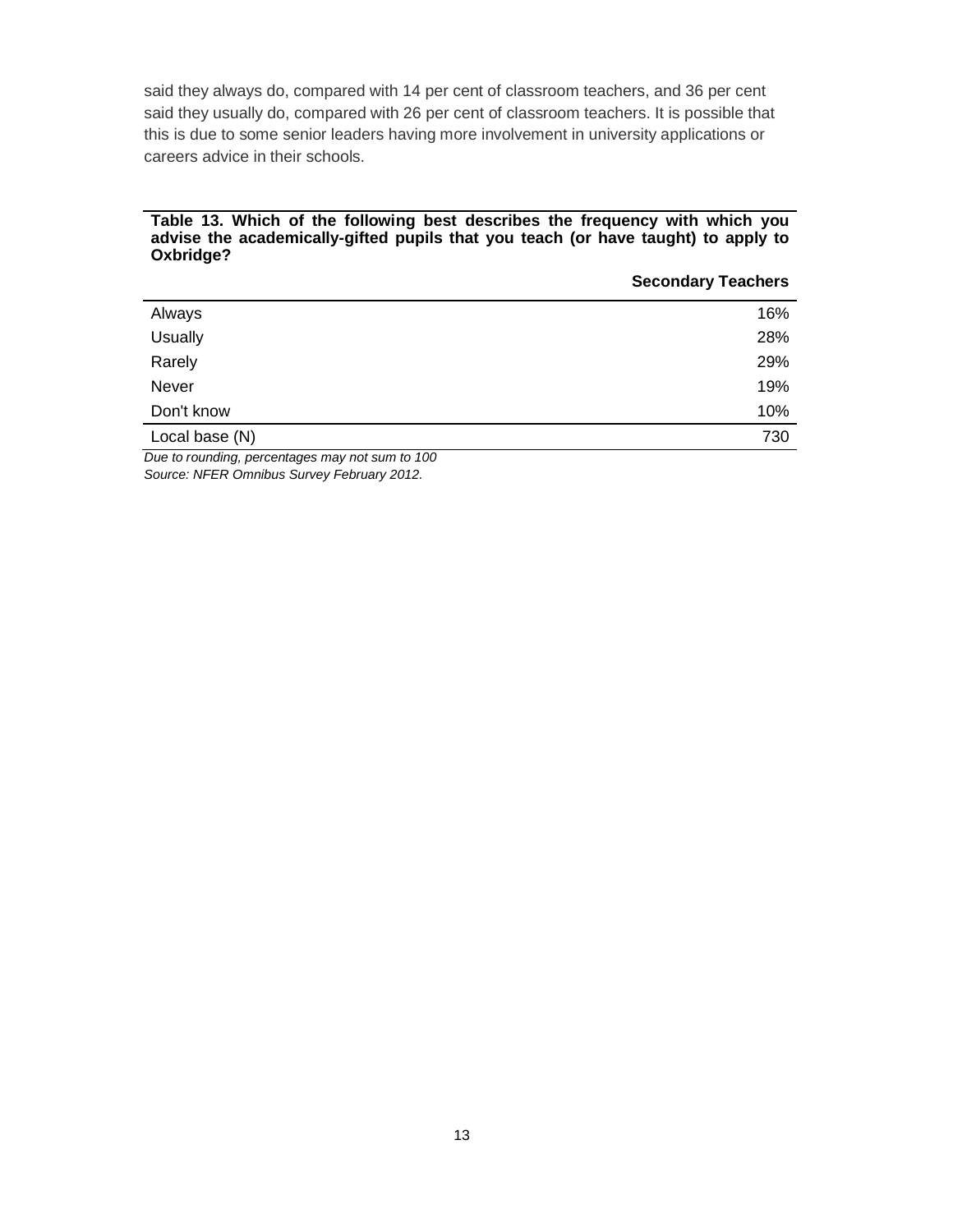## <span id="page-15-0"></span>**Conclusions and implications**

## **Academies and Free Schools**

Large proportions of teachers were not in favour of schools becoming Academies, especially if they are required to do so by the Government. The majority also disagreed with the Government's policy to encourage the setting up of Free Schools. Large proportions of teachers responded 'don't know' to these questions, suggesting that there may be confusion or a lack of information among teachers in relation to academies and Free Schools. This survey did not explore the reasons behind teachers' views on this topic. However, previous NFER research conducted for the Sutton Trust<sup>8</sup> revealed a concern among teachers that Academies and Free Schools could lead to increased social segregation between schools and may not contribute to improved educational outcomes for less privileged children.

## **Job satisfaction**

l

Responses indicated that most teachers were satisfied with their jobs, with senior leaders in particular reporting high levels of satisfaction. However, a substantial proportion of teachers were not satisfied. When teachers were asked to identify the main causes of dissatisfaction, four issues came across strongly. These were: constant change resulting from new initiatives and policies in education; insufficient time to do work adequately; amount of bureaucracy or paperwork; and the pressure of assessment targets and inspections. These responses indicate that external changes and pressures are prevalent sources of dissatisfaction among teachers.

## **Performance management**

Most teachers agreed that increases in pay should be linked to performance. The findings also indicate that teachers considered a range of methods to be suitable for assessing their performance. However, the vast majority felt that this should be done by someone within the school. Having said this, most teachers considered it a good idea to be part of a professional body. This is an important finding in the context of Michael Gove's decision to abolish the General Teaching Council (GTC). From 1<sup>st</sup> April, a new body, the Teaching Agency will be responsible for regulation of the profession, along with the supply, retention and quality of the workforce<sup>9</sup>. However, it is unclear whether this new body will have a supportive role for teachers (as, for example, the British Medical Council has for doctors). The results of this survey indicate that most teachers would like to have the same representation as doctors, lawyers and accountants.

<sup>8</sup> NFER (2010). *The Government's education reforms* [online]. Available http://www.nfer.ac.uk/what-we-offer/teacher-voice/PDFs/Sutton-Trust-Nov2010.pdf [15 March 2012]

<sup>9</sup> Department for Education (2012). *The Teaching Agency* [online]. Available http://www.education.gov.uk/aboutdfe/armslengthbodies/b0077806/the-teaching-agency/aboutthe-teaching-agency [19 March 2012]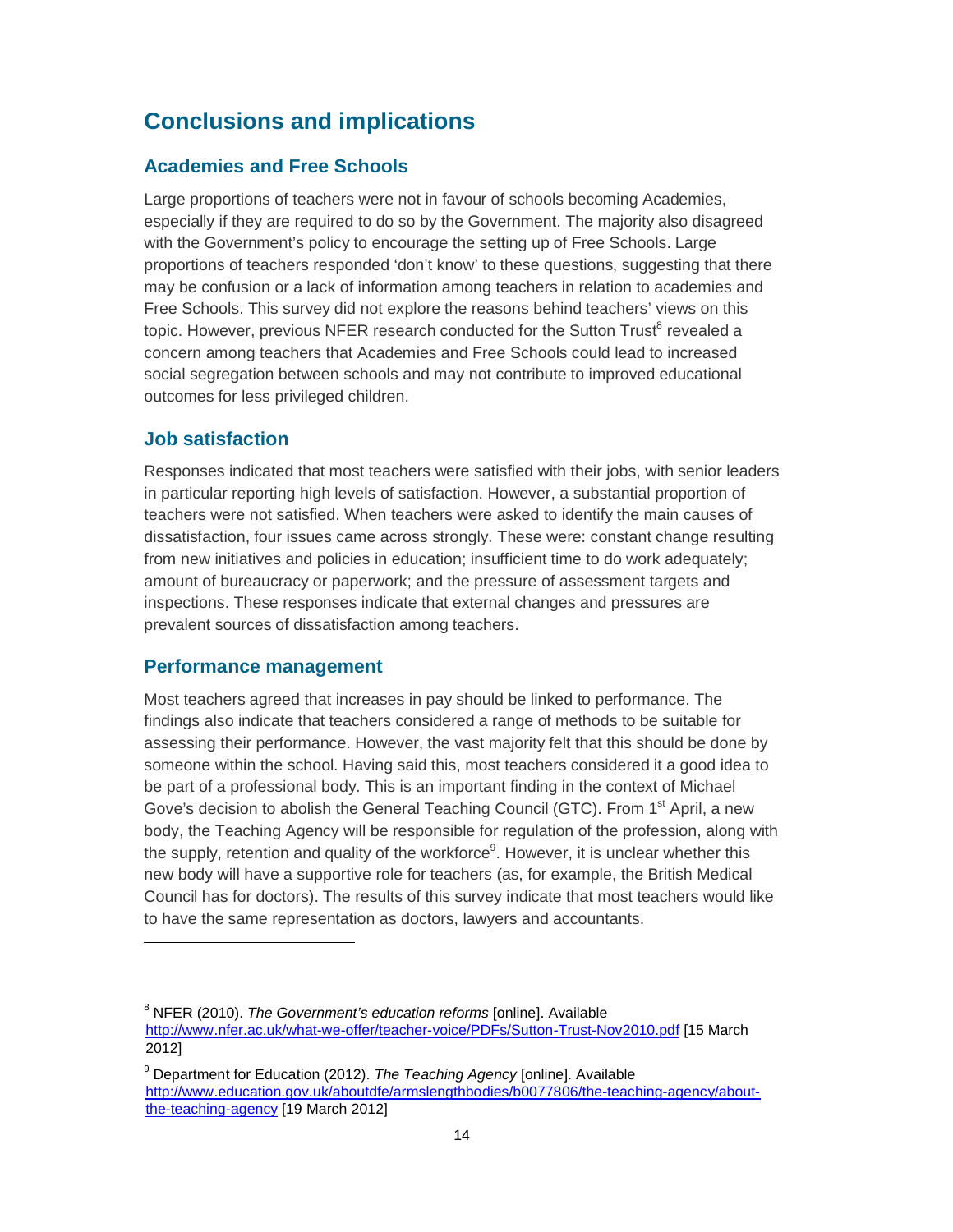## <span id="page-16-0"></span>**Oxbridge**

The results of the survey show that secondary school teachers clearly underestimate the proportion of students at Oxbridge that are from the state sector. This finding is in line with the previous research on this topic mentioned earlier and the results were strikingly similar. The direct effect of this erroneous belief cannot be gleaned from this survey. However, as discussed earlier, the Sutton Trust has suggested that this is a contributing factor to the under-representation of state school pupils at Oxbridge. Certainly there is a need for secondary school teachers in the maintained sector to receive accurate information on this subject. Clearly state school pupils cannot be accepted to selective universities is they do not apply in the first place. This survey indicates that teachers at state secondary schools (and especially classroom teachers) could do more to actively encourage their academically gifted pupils to do so.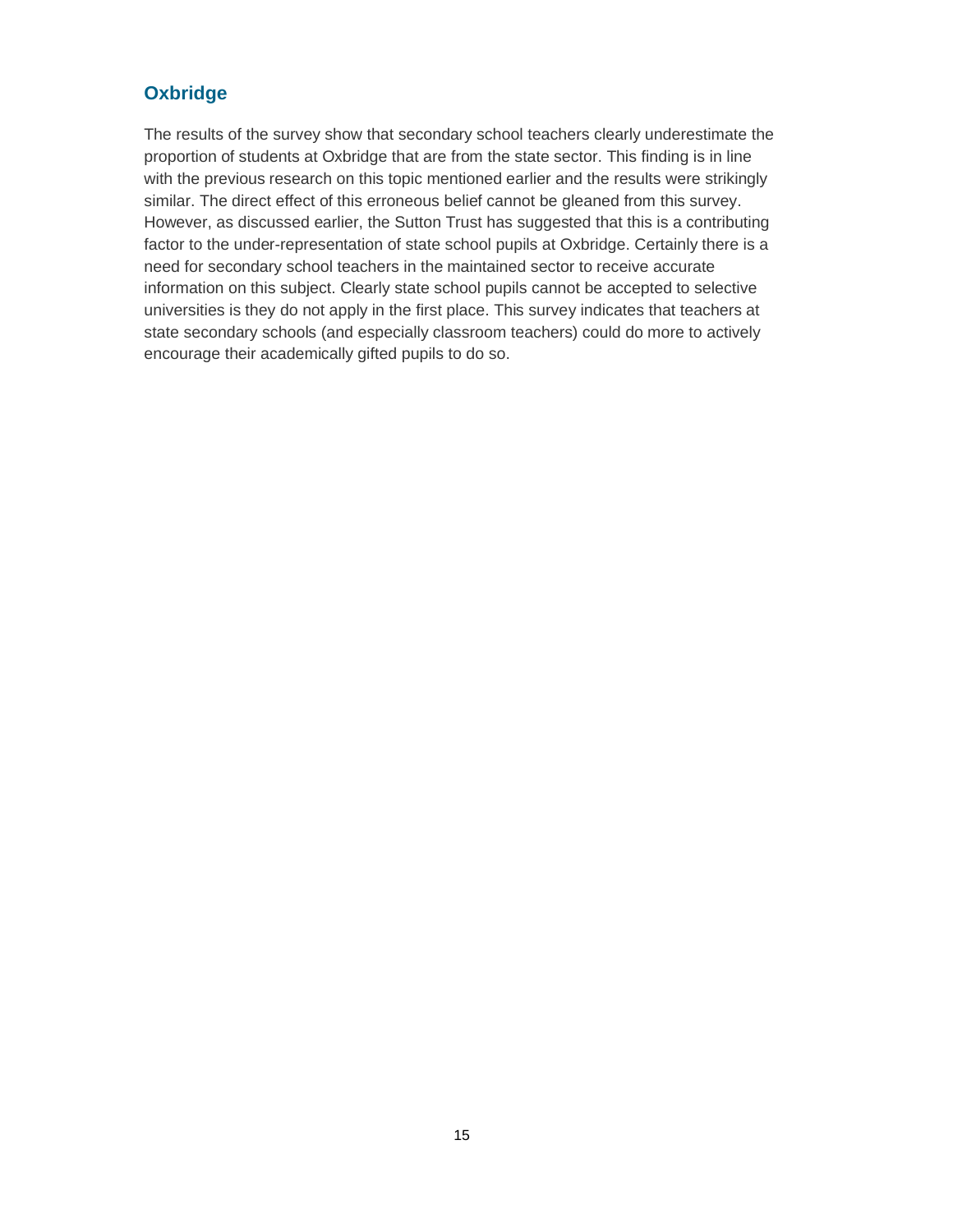# <span id="page-17-0"></span>**Supporting information**

## **How was the survey conducted?**

This report is based on data from the February 2012 survey. A panel of 1686 practising teachers from 1269 schools in the maintained sector in England completed the survey. Teachers completed the survey online between the  $17<sup>th</sup>$  and  $29<sup>th</sup>$  February 2012. During the survey period, a team of experienced coders within the Foundation coded all 'open' questions (those without a pre-identified set of responses).

## **What was the composition of the panel?**

The panel included teachers from the full range of roles in primary and secondary schools, from headteachers to newly qualified class teachers. Fifty five per cent (921) of the respondents were teaching in primary schools and 45 per cent (765) were teaching in secondary schools.

### **How representative of schools nationally were the schools corresponding to the teachers panel?**

There was an under-representation of schools in the highest quintile in terms of eligibility for free school meals in the sample of primary schools. In the sample of secondary schools and for the overall sample (primary and secondary schools) there was underrepresentation in the highest quintile and over-representation in the lowest quintile in terms of eligibility for free school meals. To address this, weights were calculated using free school meals factors to create a more balanced sample. Due to the differences between the populations of primary schools and secondary schools, different weights were created for primary schools, secondary schools and then for the whole sample overall. The weightings have been applied to all of the analyses referred to in this commentary and contained within the tables supplied in electronic format (via Pulsar Web) $10$ ..

Tables S.1, S.2 and S.3 show the representation of the weighted achieved sample against the population. Table S.4 shows the representation of the weighted teacher sample by role in school.

 $10$  The sample was not weighted for missing free school meal data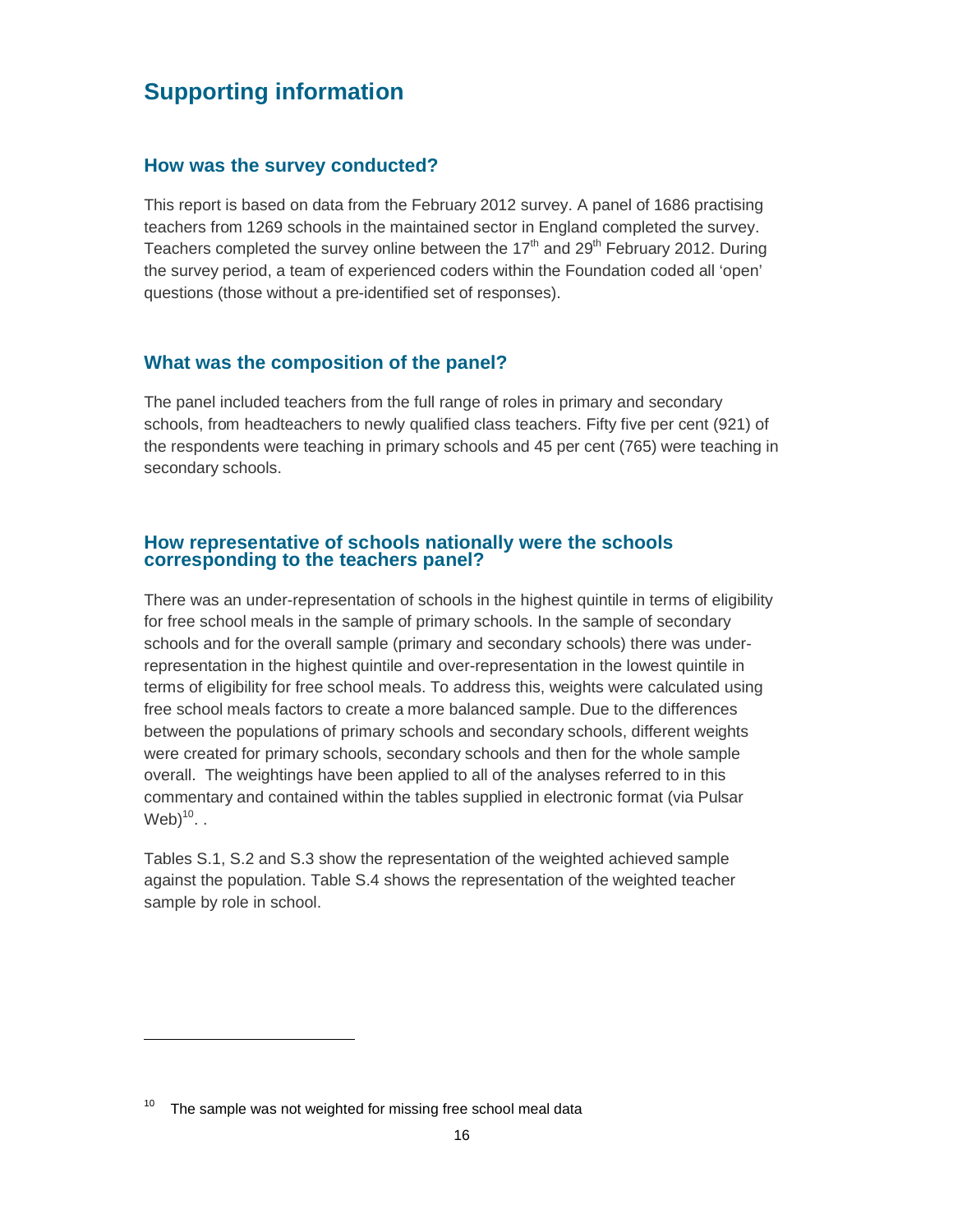|                                |                                    | National       | <b>NFER</b>    |
|--------------------------------|------------------------------------|----------------|----------------|
|                                |                                    | Population     | Sample         |
|                                |                                    | $\frac{0}{0}$  | $\%$           |
|                                | Lowest band                        | 19             | 15             |
| Achievement                    | 2nd lowest band                    | 18             | 18             |
| <b>Band</b><br>(Overall        | Middle band                        | 17             | 18             |
| performance by KS2             | 2nd highest band                   | 21             | 23             |
| 2011 data)                     | <b>Highest band</b>                | 25             | 25             |
|                                | Missing                            | 0              | 0              |
|                                | Lowest 20%                         | 20             | 20             |
|                                | 2nd lowest 20%                     | 20             | 20             |
| % eligible FSM<br>(5 pt scale) | Middle 20%                         | 20             | 20             |
| (2010/11)                      | 2nd highest 20%                    | 20             | 20             |
|                                | Highest 20%                        | 20             | 20             |
|                                | Missing                            | 0              | $\mathbf 0$    |
|                                | Infants                            | 9              | 10             |
|                                | <b>First School</b>                | 5              | 4              |
|                                | Infant & Junior (Primary)          | 77             | 73             |
| Primary school type            | First & Middle                     | 0              | 0              |
|                                | Junior                             | 7              | 11             |
|                                | Middle deemed Primary              | 0              | 1              |
|                                | Academy                            | $\overline{2}$ | $\overline{2}$ |
|                                | North                              | 31             | 24             |
| Region                         | Midlands                           | 32             | 30             |
|                                | South                              | 37             | 47             |
|                                | London Borough                     | 11             | 13             |
|                                | <b>Metropolitan Authorities</b>    | 21             | 21             |
| Local Authority type           | <b>English Unitary Authorities</b> | 18             | 20             |
|                                | Counties                           | 51             | 47             |
| <b>Number of schools</b>       |                                    | 16798          | 801            |

# **Table S.1 Representation of (weighted) primary schools compared to primary schools nationally**

*Due to rounding, percentages may not sum to 100* 

*Some information is not available for all schools and some schools included more than one respondent Source: NFER Omnibus Survey February 2012*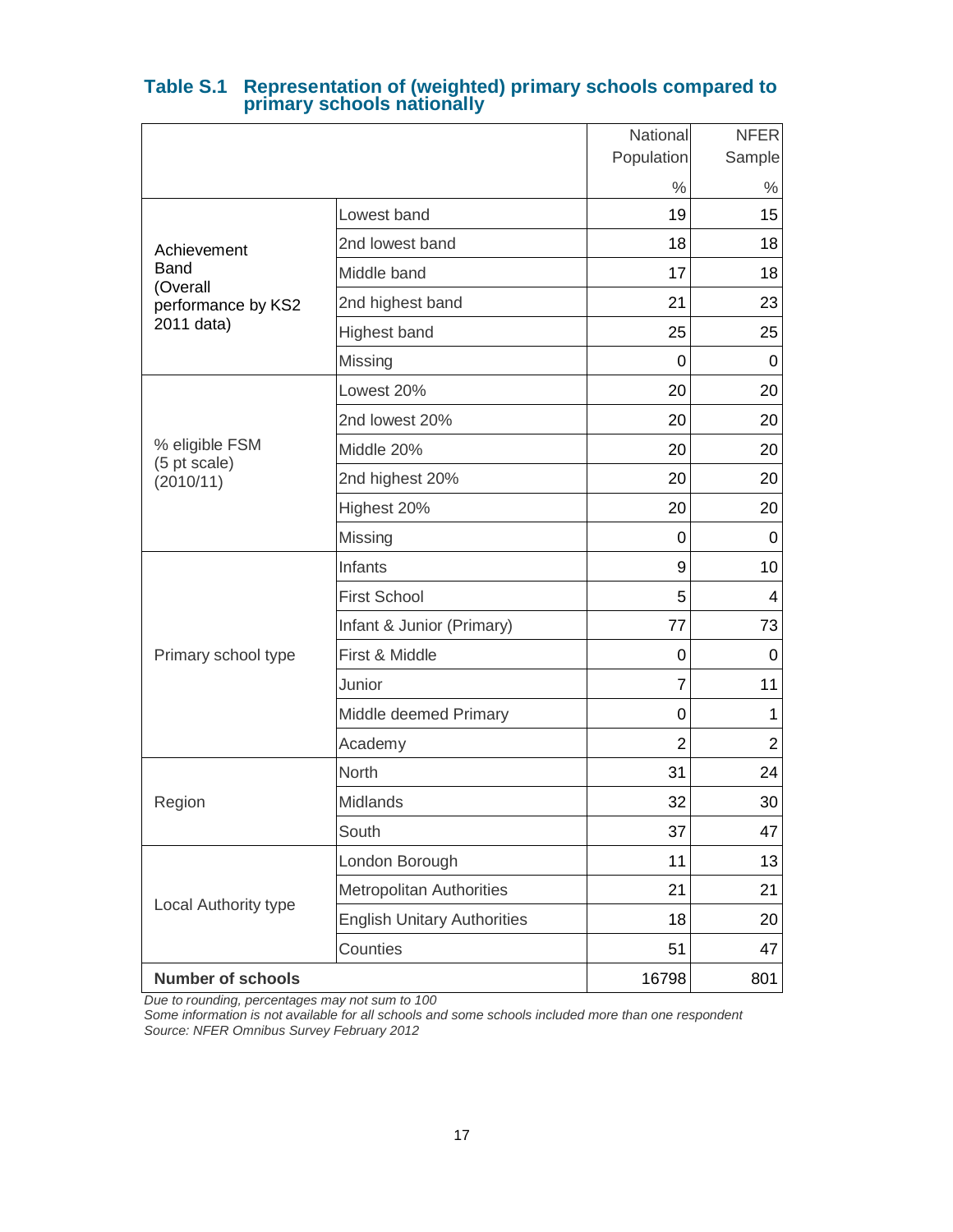| Table S.2 Representation of (weighted) secondary schools compared |
|-------------------------------------------------------------------|
| to secondary schools nationally                                   |

|                                                   |                                    | National       | <b>NFER</b>  |
|---------------------------------------------------|------------------------------------|----------------|--------------|
|                                                   |                                    | Population     | Sample       |
|                                                   |                                    | $\%$           | $\%$         |
|                                                   | Lowest band                        | 16             | 16           |
|                                                   | 2nd lowest band                    | 20             | 19           |
| <b>Achievement Band</b>                           | Middle band                        | 19             | 22           |
| (Overall performance by<br><b>GCSE 2010 data)</b> | 2nd highest band                   | 18             | 21           |
|                                                   | <b>Highest band</b>                | 19             | 19           |
|                                                   | Missing                            | $\overline{7}$ | 4            |
|                                                   | Lowest 20%                         | 20             | 20           |
|                                                   | 2nd lowest 20%                     | 20             | 20           |
| % eligible FSM                                    | Middle 20%                         | 20             | 20           |
| (5 pt scale)<br>(2010/11)                         | 2nd highest 20%                    | 20             | 20           |
|                                                   | Highest 20%                        | 20             | 20           |
|                                                   | Missing                            | 1              | 0            |
| Secondary school type                             | Middle                             | 6              | 3            |
|                                                   | Secondary Modern                   | 3              | $\mathbf{1}$ |
|                                                   | Comprehensive to 16                | 26             | 22           |
|                                                   | Comprehensive to 18                | 32             | 42           |
|                                                   | Grammar                            | 5              | 6            |
|                                                   | Other secondary school             | 0              | 0            |
|                                                   | Academies                          | 28             | 26           |
|                                                   | <b>North</b>                       | 29             | 24           |
| Region                                            | Midlands                           | 33             | 31           |
|                                                   | South                              | 38             | 44           |
|                                                   | London Borough                     | 13             | 14           |
|                                                   | <b>Metropolitan Authorities</b>    | 21             | 21           |
| Local Authority type                              | <b>English Unitary Authorities</b> | 19             | 19           |
|                                                   | Counties                           | 47             | 46           |
| <b>Number of schools</b>                          |                                    | 3255           | 468          |

*Due to rounding, percentages may not sum to 100.*

*Some information is not available for all schools and some schools included more than one respondent. Source: NFER Omnibus Survey February 2012.*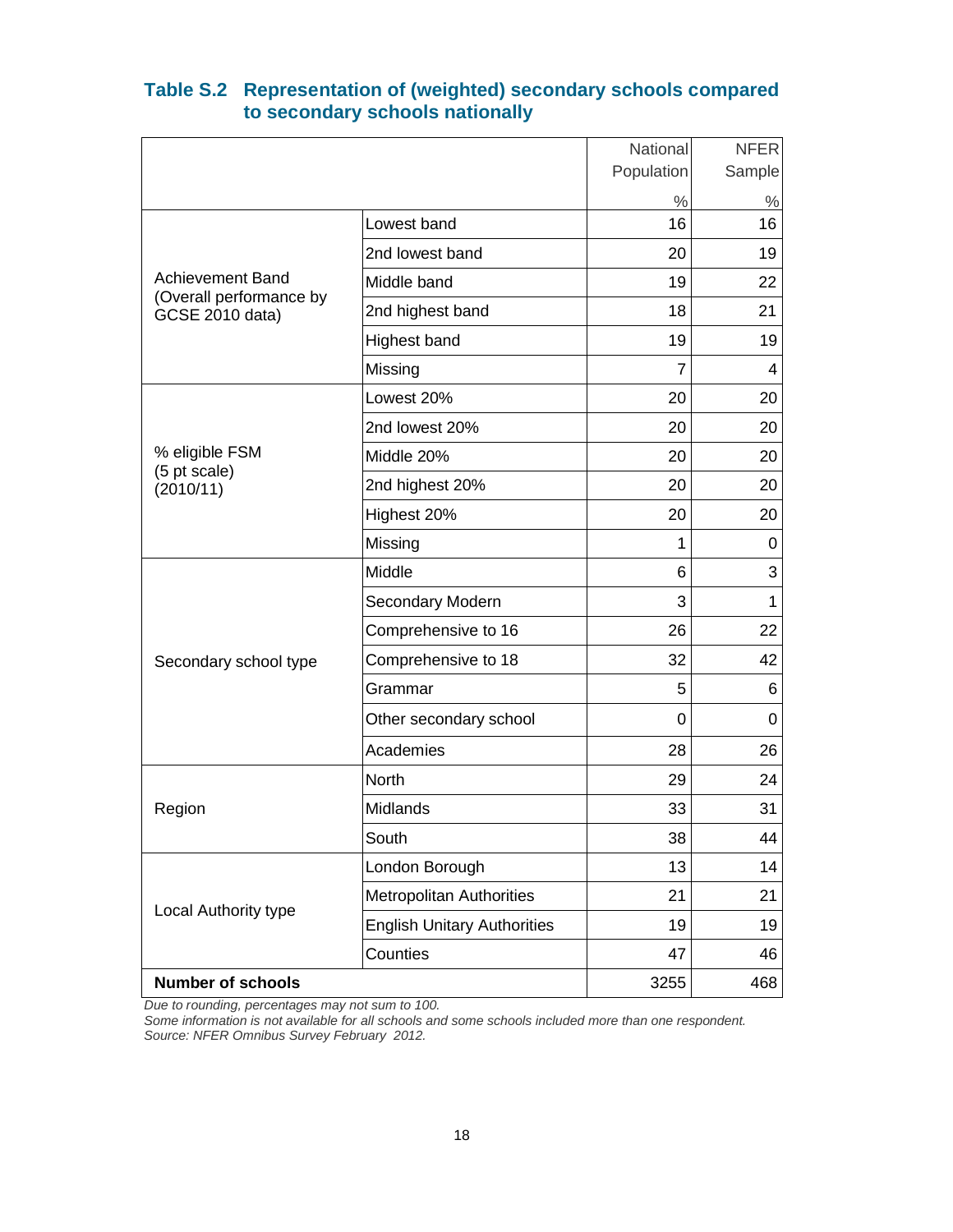|                                |                                    | National<br>Population | <b>NFER</b><br>Sample |
|--------------------------------|------------------------------------|------------------------|-----------------------|
|                                |                                    | $\%$                   | $\%$                  |
|                                | Lowest band                        | 18                     | 16                    |
|                                | 2nd lowest band                    | 18                     | 18                    |
| Achievement Band (By KS2       | Middle band                        | 17                     | 20                    |
| 2011 and GCSE 2010 data)       | 2nd highest band                   | 20                     | 22                    |
|                                | Highest band                       | 24                     | 22                    |
|                                | Missing                            | 1                      | 1                     |
|                                | Lowest 20%                         | 20                     | 20                    |
|                                | 2nd lowest 20%                     | 20                     | 20                    |
| % eligible FSM<br>(5 pt scale) | Middle 20%                         | 20                     | 20                    |
| (2010/11)                      | 2nd highest 20%                    | 20                     | 20                    |
|                                | Highest 20%                        | 20                     | 20                    |
|                                | Missing                            | 0                      | 0                     |
|                                | <b>North</b>                       | 30                     | 24                    |
| Region                         | Midlands                           | 32                     | 30                    |
|                                | South                              | 37                     | 46                    |
|                                | London Borough                     | 11                     | 13                    |
| Local Authority type           | <b>Metropolitan Authorities</b>    | 21                     | 21                    |
|                                | <b>English Unitary Authorities</b> | 18                     | 20                    |
|                                | Counties                           | 51                     | 46                    |
| <b>Number of schools</b>       |                                    | 20017                  | 1269                  |

## **Table S.3 Representation of all schools (weighted) compared to all schools nationally**

*Due to rounding, percentages may not sum to 100* 

*Some information is not available for all schools and some schools included more than one respondent Source: NFER Omnibus Survey February 2012.*